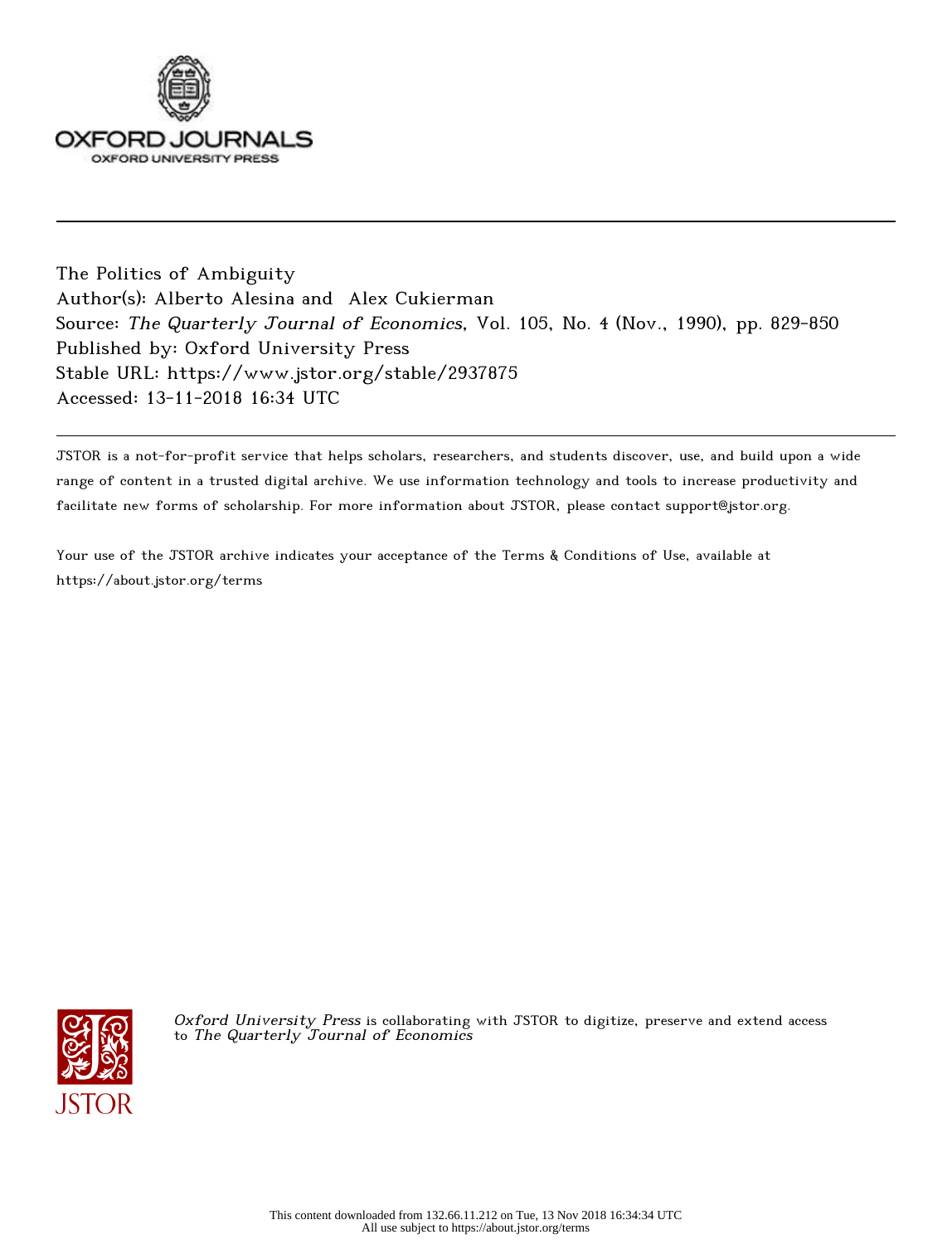# THE QUARTERLY JOURNAL OF ECONOMICS

Vol. CV November 1990 Issue 4

# THE POLITICS OF AMBIGUITY\*

ALBERTO ALESINA AND ALEX CUKIERMAN

 Politicians face a trade-off between the policies that maximize their chances of reelection and their most preferred policies (or the policies most preferred by the constituency which they represent). This paper analyzes this trade-off in a dynamic electoral model in which the voters are not fully informed about the preferences of the incumbent. First, we show that the incumbent follows a policy which is intermediate between the other party's ideal policy and his own ideal policy. Second, we show that, often, the incumbent has an incentive to choose procedures which make it difficult for voters to pinpoint his preferences with absolute precision. Thus, politicians may prefer to be "ambiguous."

# I. INTRODUCTION

 Politicians are motivated by two objectives: on the one hand, they care about their appointment; on the other hand, they represent the interests of their own constituencies. Thus, politicians face a trade-off between the policies that maximize their chances of reelection and those that are most preferred by the constituency supporting their party.

 Most of the literature based upon the contribution of Downs [1957] exclusively emphasizes the first motive: when politicians are only "office motivated," one should observe complete policy conver-

 \*We would like to thank Avi Ben-Zvi; Nancy Bermeo; John Ferejohn; Stanley Kelley, Jr.; Kenneth Shepsle; David Scharfstein; an anonymous referee; the Editorial Board of this Journal; and the participants in seminars at Carnegie-Mellon University, Harvard University, the University of Rochester, Hoover Institution, Tel-Aviv University, and in the conference on Economic Theories of Politics at Haifa for many useful comments; and Phil Swagel for research a

 ? 1990 by the President and Fellows of Harvard College and the Massachusetts Institute of Technology.

The Quarterly Journal of Economics, November 1990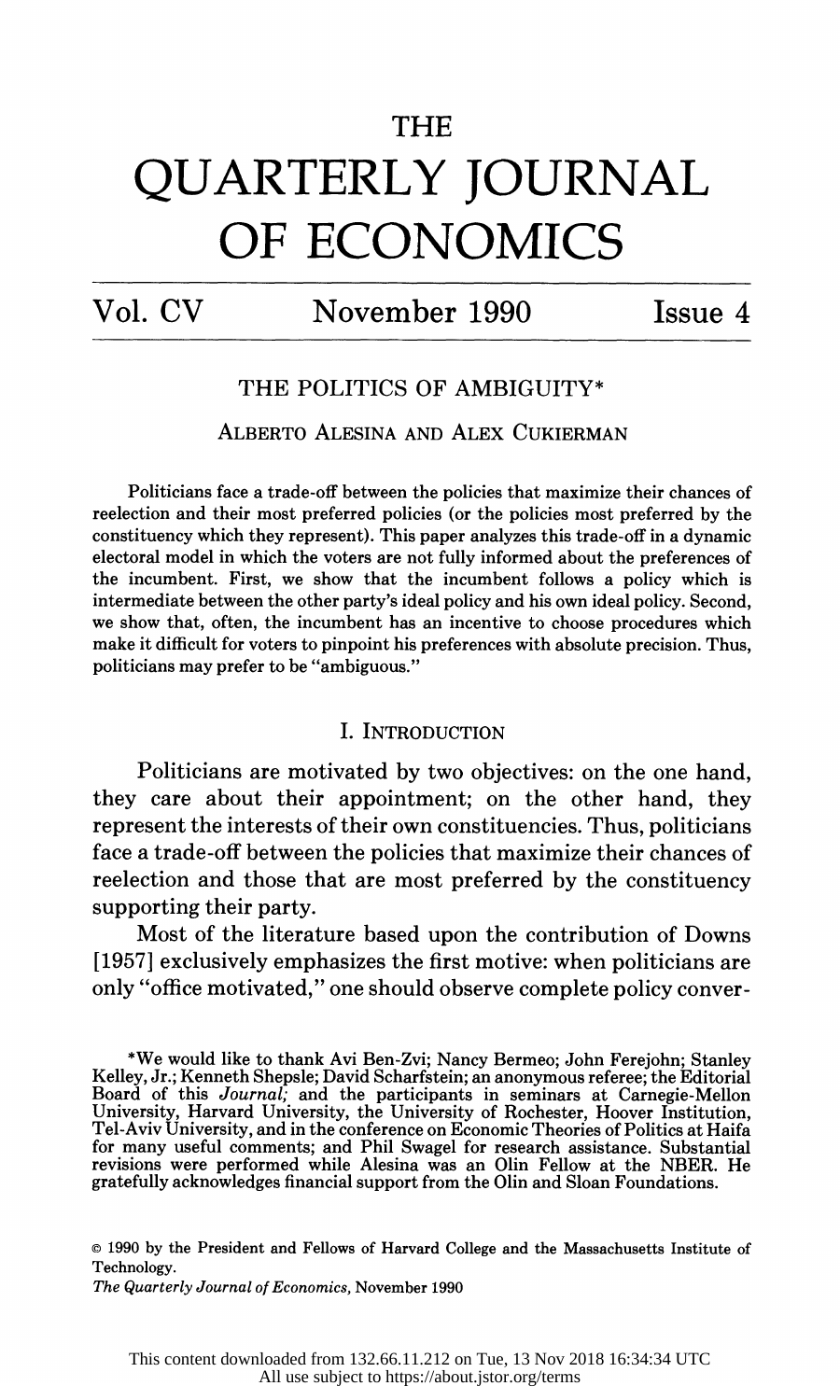gence in a two-party system.' Instead, if one considers the interplay of the two motives, complete policy convergence in general is not the electoral equilibrium [Wittman, 1983; Calvert, 1985].

 This paper analyzes the trade-off between the preferences of the party (or candidate) and its popularity in a two-period model in which voters are not fully informed about the preferences of the incumbent. Voters observe the consequences of the policy actions taken by the party in office but not the actual actions directly. Since observable outcomes and policy actions are positively, albeit imper fectly, correlated, policy outcomes convey some information to voters about the incumbent's preferences. Because of this asymme try in information, policymakers can strategically influence future electoral outcomes, even if voters are aware of their incentives. In general, the incumbent has an interest in retaining his information advantage; thus, he may choose to retain a certain degree of ambiguity in his procedures.

 Our analysis builds upon work by Alesina [1987, 1988] and Cukierman and Meltzer [1986b]. Alesina [1988] emphasizes the difference between announcements and actual policies in a finitely repeated electoral game with rational and informed voters. If voters are perfectly informed about the objectives of the two parties, they will not believe any pre-electoral policy announcements other than those that reflect the true preferences of the parties. Thus, the parties are locked into their "ideological position," their most preferred policy, even if they attribute an extremely low weight to their ideology relative to their "love for office."

 In this paper we consider a more realistic situation in which the voters are not perfectly informed about the preferences of politi cians. In the first period the incumbent can choose to implement its most preferred policy or to move toward the other party's ideal point to increase its chances of reappointment. At the end of the period elections are held, and in the last period the elected party follows its ideal policy, since there is no future.<sup>2</sup>

 Two sets of results are shown. First, we characterize the equilibrium policy in the first period. We show that the distance

 <sup>1.</sup> The most famous result of policy convergence in a two-party system is the "median voter theorem" [Downs, 1957].

 <sup>2.</sup> Lott and Reed [1987] also consider a model of electoral competition with asymmetric information. Unlike in the present paper they assume that all voters have the same preferences and that their expectation formation mechanism is not "rational." Also, they do not consider as endogenous the choice of the level of ambiguity.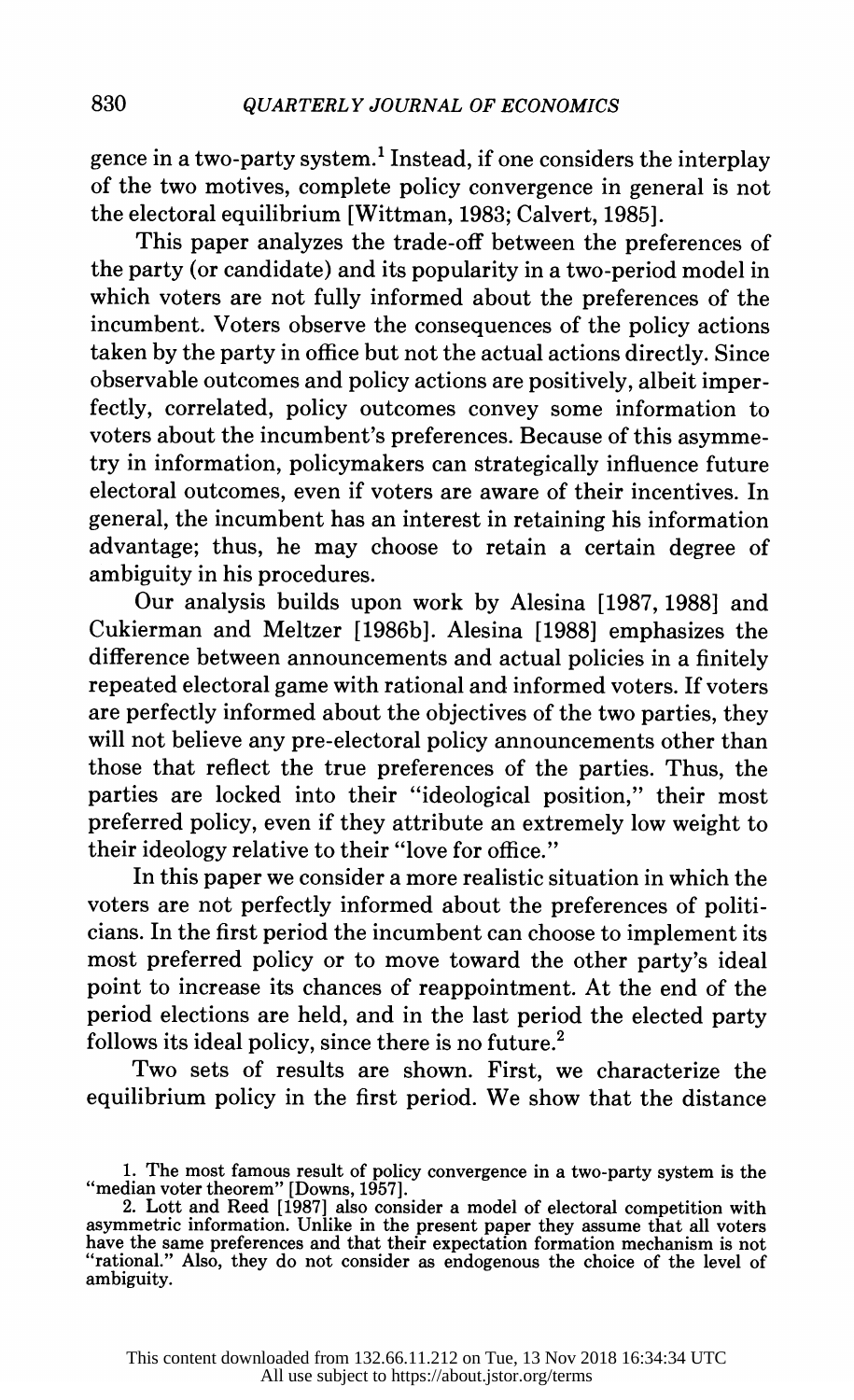between the incumbent bliss point and the actual policy is posi tively correlated with the weight attributed to the utility of being reappointed to the "ideology," to the discount factor (subject to some restrictions), and to the degree of "persistence" of the party's preferences, defined as the correlation of future preferences of the incumbent with current preferences.

 Second, we consider the choice of the level of "ambiguity," defined as the variance of the "noise" between the policy outcome observed by voters and the policy instrument chosen by politicians. The incumbent may choose procedures that are less precise than what is technologically feasible. Higher ambiguity or less precision enables the policymaker to exploit the trade-off between his ideology and the likelihood of reappointment. By contrast, with no ambiguity the policymaker is locked into his ideological position, because voters see through his intentions. This result generalizes and modifies well-known results by Shepsle [1972].

 We argue that the model is consistent with a variety of empirical observations relating to retrospective voting, the effect of public opinion on policy outcomes, and the choice of legislative procedures. It is also consistent with specific instances of deliberate fuzzing of policy positions by incumbents.

 The basic model is presented in Section II. The optimization problem of the incumbent is solved in Sections III and IV. Section V considers the endogenous determination of ambiguity. Section VI discusses some empirical evidence consistent with the model. The last section concludes.

### II. THE MODEL

The two parties denoted "x" and "y" care about the issues as well as about being in office. They represent the interest of different constituencies, and thus adopt the objectives of those constituen cies as their own. The parties also benefit from being in office per se.

 When the two parties care only about the issues, their unidimen sional objective functions are given by equations (1) and (2), respectively, which will sometimes be referred to as the "ideology" of the two parties. The quadratic specification is adopted for simplicity, but any single peaked and concave utility function could be used:

(1) 
$$
U(z) = -\frac{1}{2} \sum_{t=0}^{1} q^t (z_t - c_t)^2
$$
 for party *x*;  $0 < q \le 1$ ;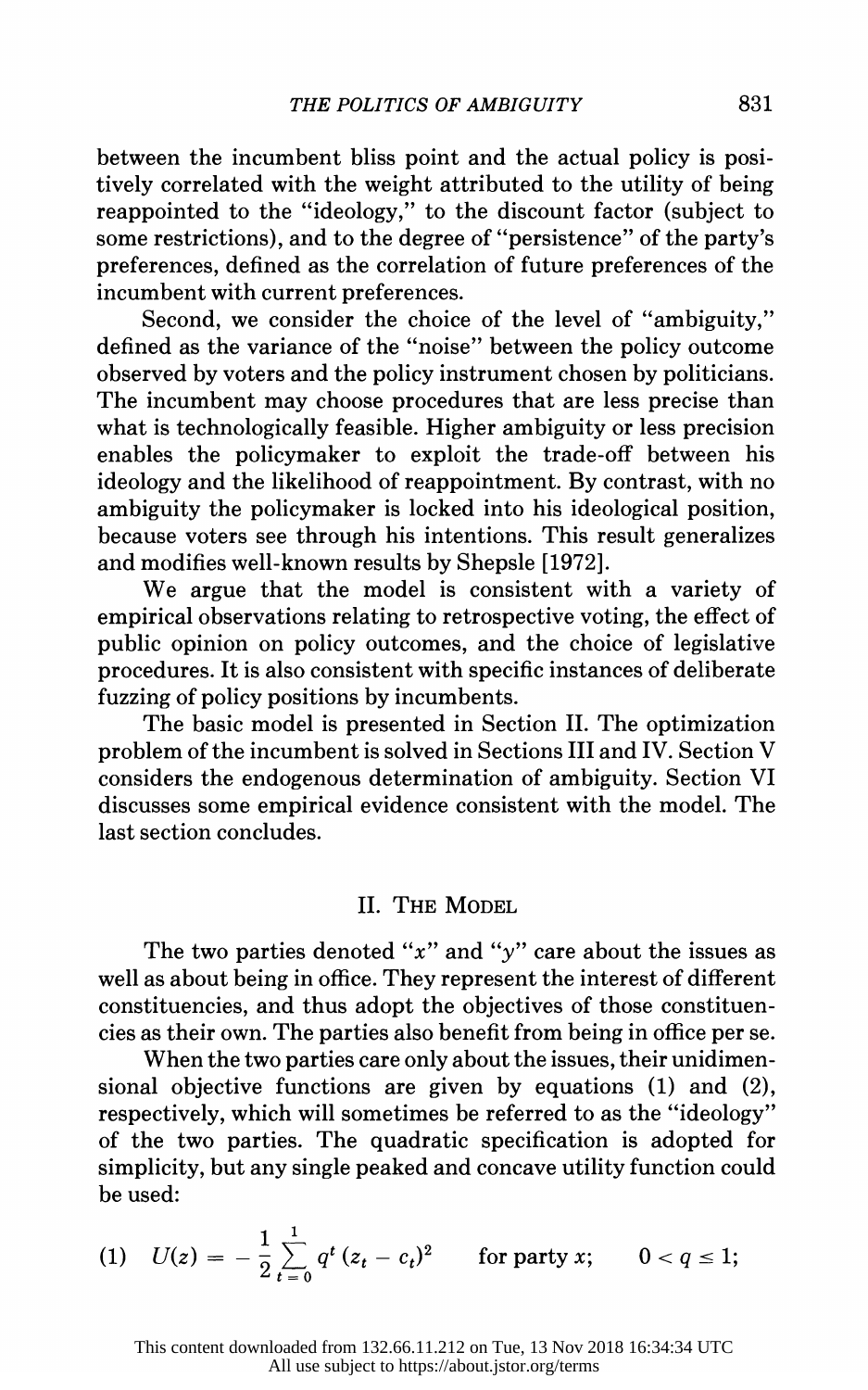(2) 
$$
V(z) = -\frac{1}{2} \sum_{t=0}^{1} q^{t} \qquad z_{t}^{2} \text{ for party } y.
$$

The policy issue is represented by z; the discount factor  $q$  is identical for the two parties. The bliss point of party  $\nu$  is constant over time and is normalized to zero. There is no loss of generality in this normalization: what is important is simply that the two parties' bliss points are different. The bliss point of party  $x$  can change over time: its stochastic behavior is given by

(3) 
$$
c_t = \overline{c} + \eta_t; \qquad \overline{c} > 0;
$$

(4) 
$$
\eta_t = \rho \eta_{t-1} + \epsilon_t; \qquad 0 < \rho \leq 1.
$$

The random variable  $\epsilon$  is distributed uniformly between  $-b_{\epsilon}$  and  $b_{\epsilon}$  $(b, >0)$  and therefore has zero mean. Also,  $b<sub>i</sub>$  is such that the realization of  $c$ , for any  $t$  is positive, i.e., on the right of party y's bliss point.<sup>3</sup> The "persistence" in tastes, captured by  $\rho$ , is crucial for the solution of the model because it implies that the current policy of party x contains information about its future objectives. The case of a taste shock occurring only in the first period ( $\epsilon_2 = 0$ ) can be easily handled as a special case. In addition to (1) and (2), the two parties may also attribute a positive utility to being in office per se.

 When a party is in office, it chooses a policy instrument to affect the policy outcome z. Instruments and outcomes are linked by the following linear stochastic relations:

(5)  $z_t = x_t + u_t$  if party x is in office;

(6) 
$$
z_t = y_t + u_t \quad \text{if party } y \text{ is in office,}
$$

where " $x$ " and " $y$ " are the choices of policy instruments of the two parties when in office and  $u_t$  is distributed independently of  $\epsilon_t$  and has mean zero and variance  $\sigma_u^2$ . Equations (5) and (6) capture in a simple way the idea of imperfect control of the policy outcome. For instance, in the case of economic policy, imperfect control may be due to the fact that the economic relationship between instrument and target is stochastic. More generally,  $u_t$  represents any "noise" between the policy action taken by the party in office and the final outcome. Since the relation between instrument and target is the same for both parties, we are assuming the same degree of

3. Assuming with no loss of generality that  $c_{-1} = \bar{c}$ , a sufficient condition for  $c_1$ to be positive is  $\bar{c} > b$ ,  $(1 + \rho)$ .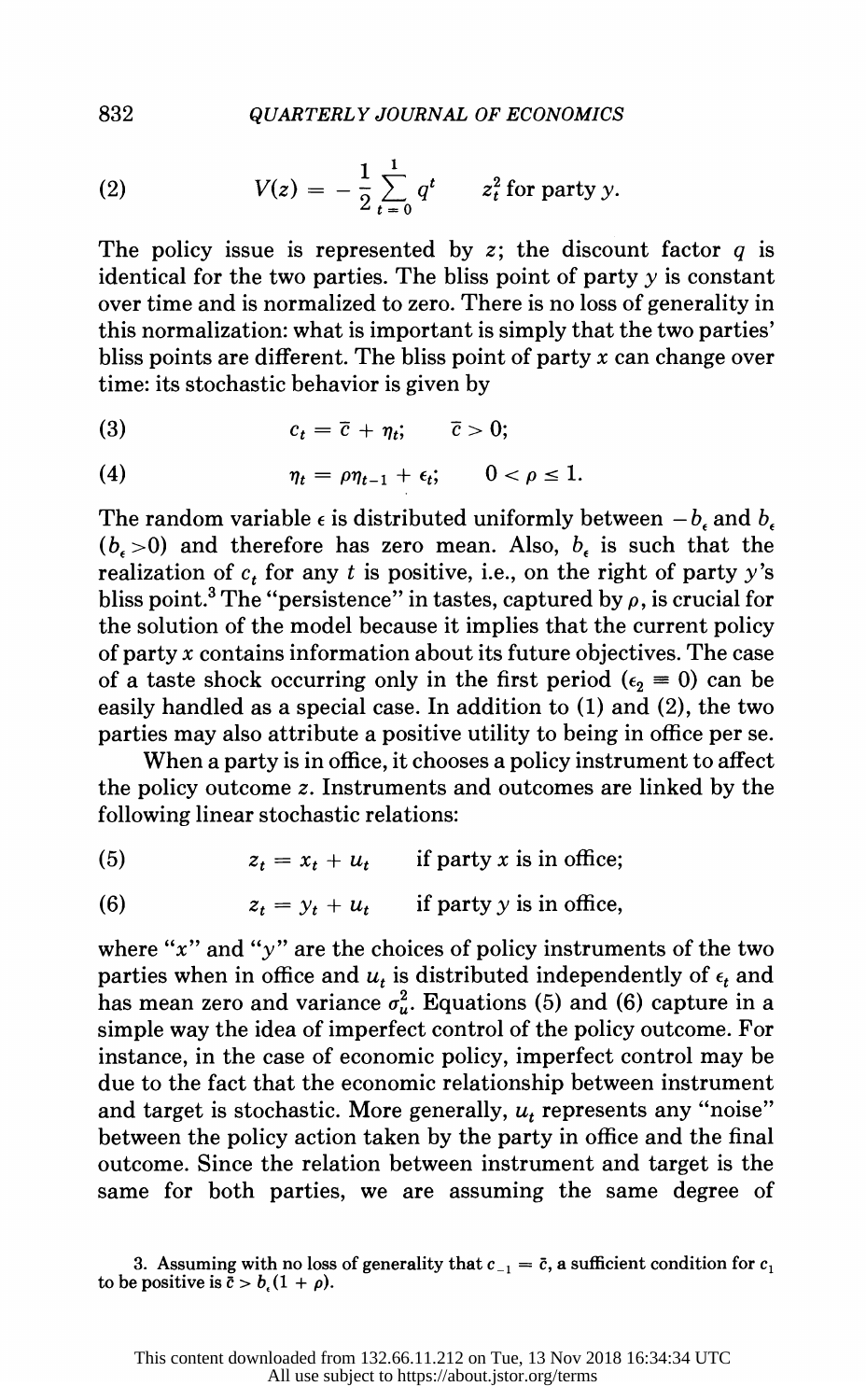"competence" for the two parties.<sup>4</sup> For the moment we assume that  $\sigma^2_\mu$  is given exogenously; in Section V we consider the case in which  $\sigma_u^2$  can be chosen by the incumbent.

 Elections are held at the end of period 0 so that a "period" is defined by a term in office. The voters are rational and forward looking and have single-peaked preferences on z. Each voter has a different bliss point and votes for the party that is expected to follow the policy closest to his bliss point. Voters' expectations are indicated by

(7) 
$$
x_t^e = E^v(x_t/I_{t-1}); \qquad y_t^e = E^v(y_t/I_{t-1}),
$$

where  $E^v$  (.) represents the optimal linear predictor of  $x_t$  based upon the information set of voters. Thus,  $x_t^e$  and  $y_t^e$  are the rational expectations of  $x_t$  and  $y_t$  based upon the information set available at time  $t-1$ ,  $I_{t-1}$ , subject to the constraint of linearity of the predictor. An expected utility function of voters that is consistent with such a specification is presented in Section III. The only source of asymmetric information in the model is that party  $x$  can directly observe pastand current realizations of  $\eta$ , while the public observes only a noisy indicator of  $\eta$ , namely  $z_0$ . Everything else is "common knowledge."

 The distribution of voters' bliss points and, in particular, the location of the median voter is not known with certainty. This uncertainty is captured by the following function, which is "com mon knowledge":

(8) 
$$
P = P(x_1^e, y_1^e).
$$

 $P(\cdot)$  is the probability of electing party x for period 1 as a function of the expectations of voters. The following restrictions are imposed on this function:

- (i)  $0 \leq P(x_1^e, y_1^e) \leq 1; \quad x_1^e, y_1^e \in R;$
- (ii)  $P(x_1^e, y_1^e)$  is continuous and differentiable everywhere, except possibly along the diagonal (i.e., for  $x_1^e = y_1^e$ );

(iii) 
$$
\frac{\partial P}{\partial x_1^e} = P_{x_1^e} < 0 \quad \text{if and only if } x_1^e > y_1^e;
$$

$$
\frac{\partial P}{\partial y_1^e} = P_{y_1^e} > 0 \quad \text{if and only if } x_1^e > y_1^e.
$$

 4. More generally, one party may have better control of the policy instrument than the other party. On this point see Cukierman [1990], Cukierman and Meltzer [1986a], Rogoff [1990], and Rogoff and Sibert [1988].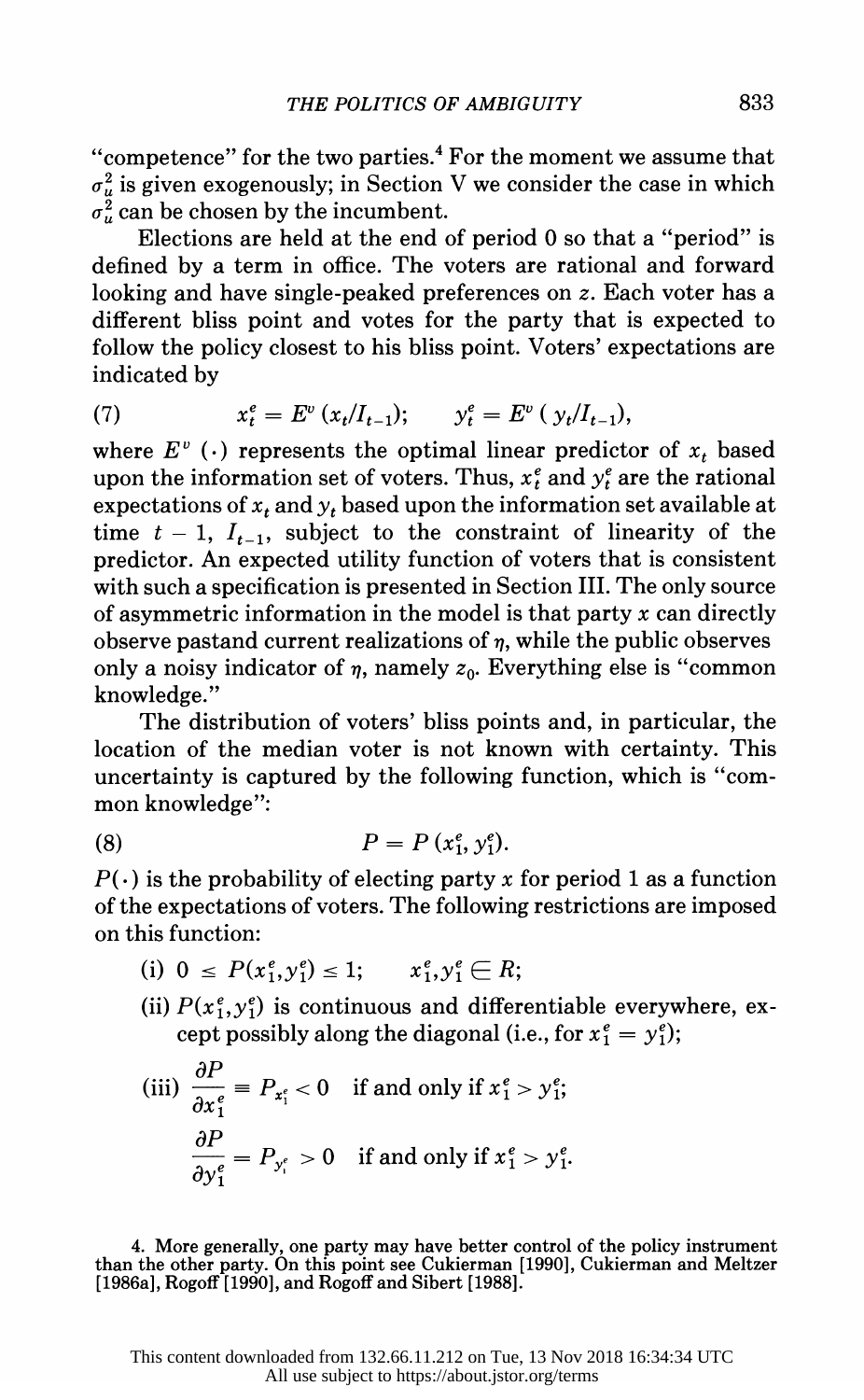Assumption (iii) implies that if one party converges toward the other, it increases its chances of election. A particular form of (8) is derived from the underlying preferences of voters in the next section.

## III. THE PARTIES' OPTIMIZATION PROBLEM

When in office during period 0, party  $x$  faces the following problem:

$$
(9) \quad \max_{x_0} E^G \left[ -\frac{\alpha}{2} (x_0 + u_0 - \bar{c} - \eta_0)^2 + \dot{q} \left\{ (P(x_1^e, y_1^e)) \times \left[ -\frac{\alpha}{2} (x_1 + u_1 - c_1)^2 \right] + (1 - P(x_1^e, y_1^e)) \right\} \times \left[ -\frac{\alpha}{2} (y_1 + u_1 - c_1)^2 \right] + P(x_1^e, y_1^e)(1 - \alpha) h \right].
$$

In (9)  $E^G$  is the mathematical expectation operator conditional on the information set available to the incumbent. The parameter  $\alpha \in [0,1]$  represents the weight attributed to the "ideology" versus the benefit of reappointment per se, indicated by  $h > 0$ . Both  $\alpha$  and h are common knowledge. Note that when  $\alpha = 0$ , we are in the case of a purely Downsian party;  $\alpha = 1$  implies a purely "ideological" party. The model thus accounts for the two extremes and all intermediate cases.<sup>5</sup>

 To insure time consistency, we solve this problem by backward induction. If party  $x$  is elected for period 1, its policy is determined by

(10) 
$$
\max_{x_1} -(\alpha/2)E^G(x_1+u_1-c_1)^2.
$$

The solution is

(11)  $x_1 = c_1.$ 

Analogous arguments imply that if y is elected, it chooses  $y_1 = 0$ . Thus, by rationality of expectations,

(12) 
$$
y_1^e = 0; \quad x_1^e = E^v(x_1/I_0) = E^v(c_1/I_0).
$$

5. The case  $\alpha = 0$  is not explicitly developed here since all the standard "Downsian" results apply in this case.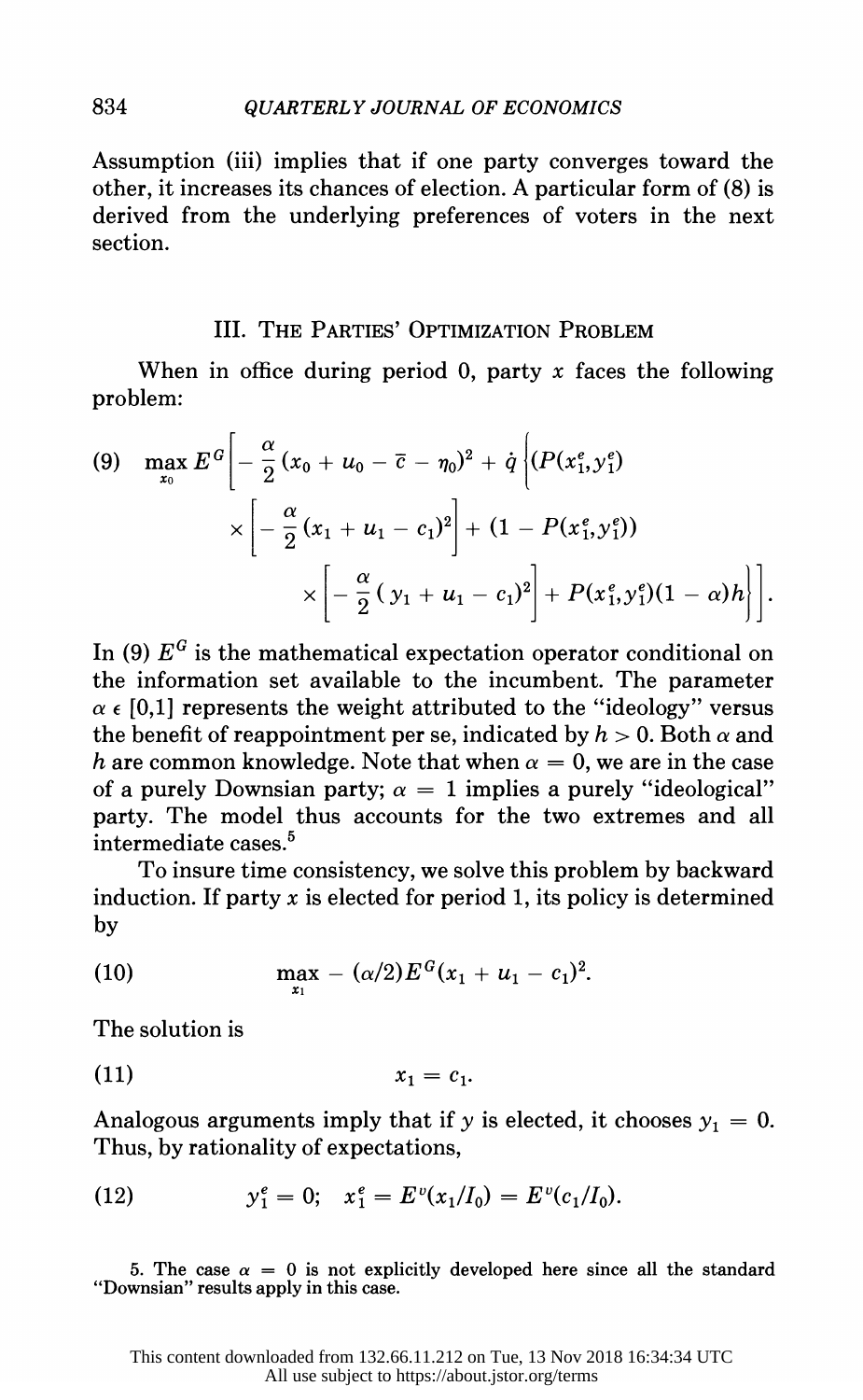Thus, in the last period of the game, there is no policy convergence. $6$  Using (11) and (12), the first-order condition for problem (9) is given by

(13) 
$$
x_0 = c_0 + qP_{x_1'}(\cdot)\frac{\partial x_1^e}{\partial x_0} \left[\left(\frac{1}{2}\right)E^G(c_1^2) + \frac{1-\alpha}{\alpha}h\right],
$$

where  $c_0$  is the "myopic ideological position," which is the policy that would be followed by a party that cares only about the present. Equation (13) shows that so long as the future is not completely discounted  $(q > 0)$ , the probability distribution of electoral outcomes is nondegenerate ( $P_{x_i^e} \neq 0$ ) and current policy affects voters expectations of future policy  $(\partial x_1^e/\partial x_0 \neq 0)$ , the myopic ideological position is not chosen by party x. By contrast, if  $\partial x_i^e/\partial x_0 = 0$ , i.e., there is no influence of the current policy on voters' expectations, the "myopic ideological position" is chosen regardless of the value of all other parameters. If the effect of the current policy choice on voters' expectations is positive  $(\partial x_1^e/\partial x_0 > 0)$ ,  $x_0$  is smaller than the myopic solution. By choosing more "moderate" policies than those it prefers the most, the incumbent appears to voters as being less extreme than it really is, increasing its chances of reelection in the next period.

 In order to obtain further insights on the microfoundations underlying the probability function in (8), we make the following assumptions:

- A.1. The expected utility of each voter from a given party depends negatively on the absolute value of the distance between the voter's ideal point and the optimal linear predictor of the party's position.
- A.2. The expected utility of each voter from a given party is negatively related to the mean square deviation of the candi date's policy outcome from the linear predictor of this policy (denoted by V).
- A.3. The probability distribution of the position of the ideal point of the decisive median voter is uniform between the points  $a < 0$  and  $b > 0$ .

<sup>6.</sup> This result may capture the effects of "finite political lives" of individual<br>candidates—for example, an American President in his second term of office. Alesina<br>and Spear [1988] investigate the relationship between ind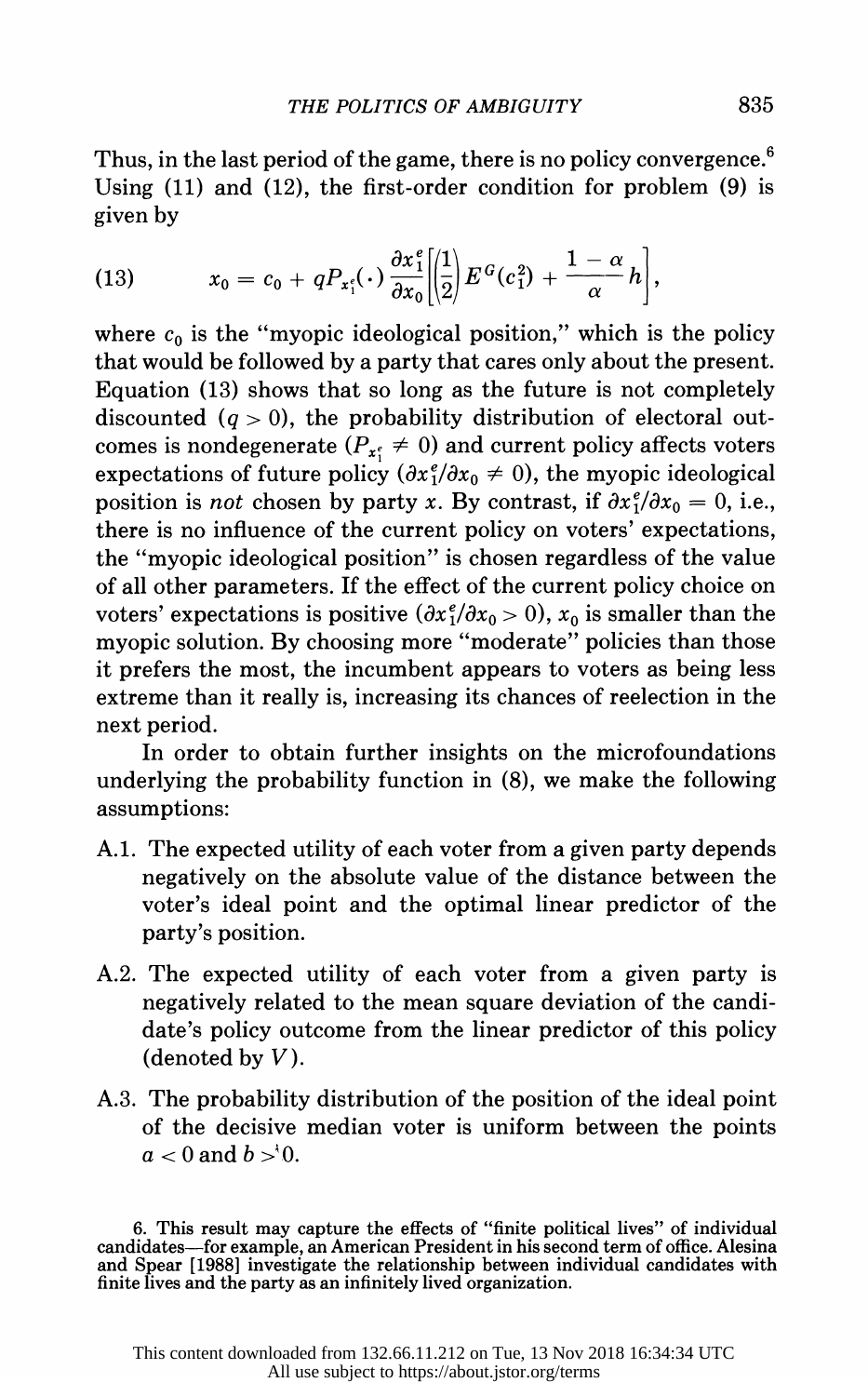A.4. For all relevant values of  $x_1^e$  and of V, there are always some voters who strictly prefer the right-wing candidate and for  $x_i^e$  sufficiently close to zero but positive, the probability that this candidate is elected is positive.

 It is shown in Appendix 1 that under these assumptions the function  $P(x_1^e,0)$  can be written as

(14) 
$$
P(x_1^e,0) = \begin{cases} K_u - kx_1^e & \frac{K_u}{k} \ge x_1^e > 0 \\ 1/2 & x_1^e = 0 \\ 0 & x_1^e > \frac{K_u}{k} \end{cases},
$$

where

$$
K_u = \frac{2b - \delta V}{2(b - a)}; \quad 0 < K_u < 1; \quad k = \frac{1}{2(b - a)} > 0.
$$

 Needless to say, (14) satisfies the assumptions on the function  $P(x_1^e, y_1^e)$  given after equation (8) and can be represented as in Figure I. Note the discontinuity at  $x_1^e = 0$ . At this point the expected policies of the two parties are identical, and thus  $P = 1/2$ . The discontinuity arises because if party  $x$  crosses zero, it becomes the left-wing party, captures the left-wing electorate, and loses the right-wing voters. However, we imposed  $x_1 > 0$ ; and since voters know this information, it follows that  $x_1^e > 0$  for any  $x_0$ . We can therefore restrict the derivation and the presentation of  $P(\cdot)$  to the positive range of  $x_i^e$ . Voters compute the optimal linear predictor of  $z_1$ :

(15) 
$$
x_1^e = E^v(x_1|z_0) = f + dz_0,
$$

where d and f are constants determined by the requirement that  $x_1^e$ is a linear minimum variance unbiased estimate of  $x_1$  given the observation on  $z_0$ . Given (5) and since u is independent of x, this is also the optimal linear predictor of  $z<sub>1</sub>$ . It is shown in Appendix 2 that  $d$  and  $f$  are implicitly determined by

(16) 
$$
d = \frac{\rho b_{\epsilon}^{2}}{(q k \rho^{2} b_{\epsilon}^{2})^{2} d^{2}/15 + (1 - q k \rho \bar{c} d)^{2} b_{\epsilon}^{2} + q k \rho^{2} b_{\epsilon}^{2} \bar{c} + 3 \sigma_{u}^{2}}
$$

7. Note that in Figure I we have that  $\lim_{x_i^e\to 0+} P(x_i^e,0) > \frac{1}{2}$  and  $\lim_{x_i^e\to 0-} P(x_i^e,0) <$  $1/2$  (not shown). We could have the opposite situation with no change in results. Which of the two cases applies depends on the distribution of voters' preferences.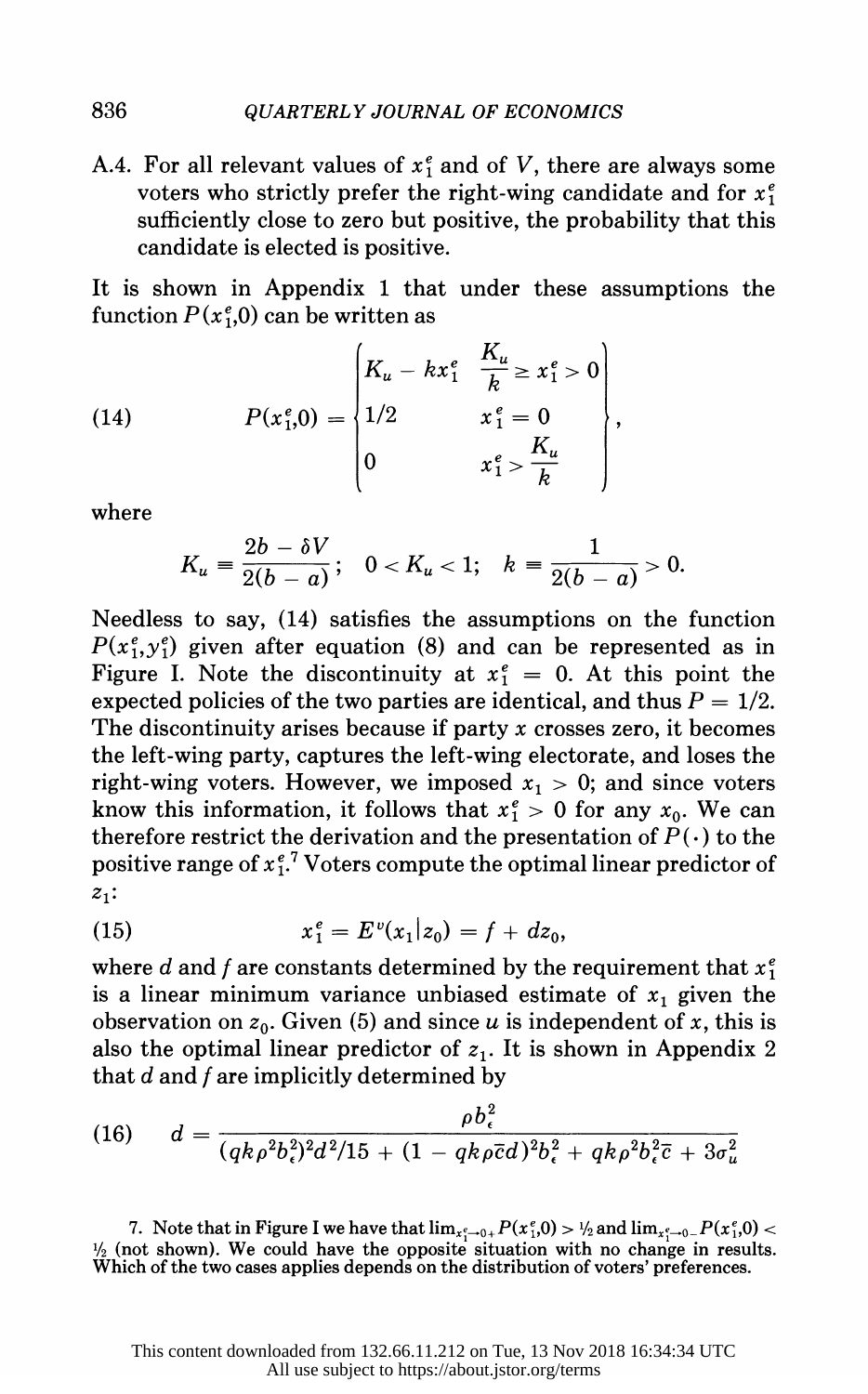



(17) 
$$
f = (1 - d)\bar{c} + qk[(1/6)(3\bar{c}^2 + (1 + \rho^2)b_\epsilon^2) + ((1 - \alpha)/\alpha)h]d^2.
$$

Since  $d$  is the solution to a third degree polynomial, there is, in general, a multiplicity of solutions for  $f$  and  $d$ . But under a weak sufficient condition that appears in Appendix 2 and that we assume to be satisfied, there is a unique real pair of solutions for  $d$  and  $f$ .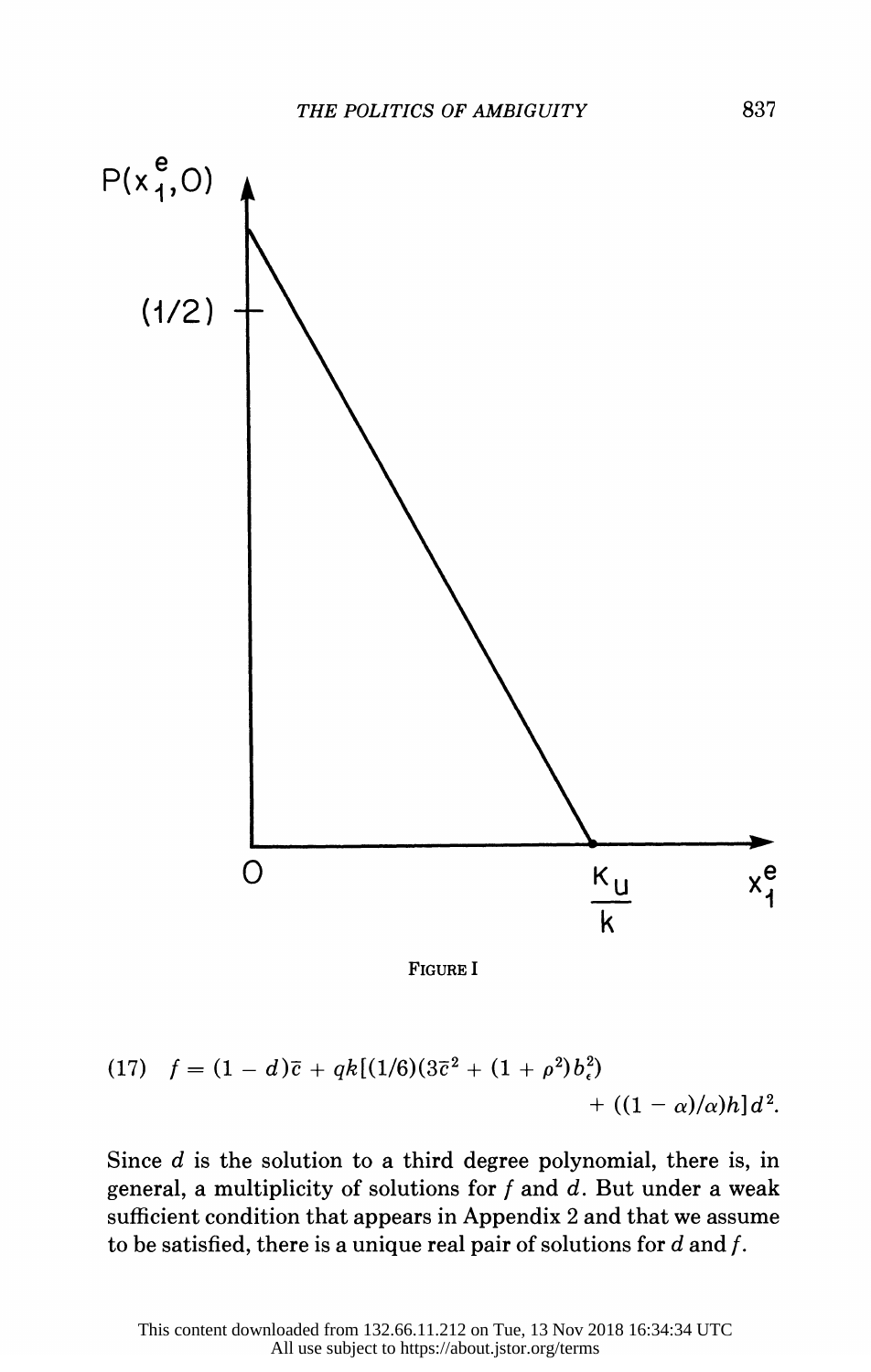# IV. THE EQUILIBRIUM

 By substituting (14) and (15) into (13), the policy chosen in equilibrium by the incumbent party can be rewritten as

(18) 
$$
x_0 = c_0 - [(1/2)E^G(c_1^2) + ((1 - \alpha)/\alpha)h]qkd.
$$

 Equations (16) through (18) have the following plausible implica tions:

1. Since  $d > 0$ ,  $x_0 < \overline{c} + \eta_0$ . This verifies that party x follows a policy that is more moderate than its bliss point in order to increase its chances of reelection. Note that  $x_0$  may be either positive or negative. The case  $x_0 > 0$  is the more natural: it implies partial convergence from the bliss point of party  $x$  to the bliss point of party y. However, the case  $x_0 \le 0$  cannot be ruled out. Thus, for instance, a "left-wing" government may be even more conservative than its opponent in order to influence the electorate!

2. An increase in h unambiguously reduces  $x_0$ ; from (18) it follows immediately that  $\partial x_0/\partial h < 0$ . A higher h implies that the incumbent has a stronger incentive to move away from its bliss point, trading off "ideology" for chances of reelection. However, note that voters will take account of this effect in computing  $x_i^e$  if they know that h has increased. In fact, one obtains<sup>8</sup>

(19) 
$$
\frac{dx_1^e}{dh} = \frac{\partial f}{\partial h} + d \frac{\partial x_0}{\partial h} = 0.
$$

3. When  $\rho$  tends to zero, d also goes to zero. If there is low persistence in the incumbent's ideological position, the voters assign a low weight to their observation of  $z_0$ . As a result, the incumbent has little incentive to deviate from his ideological position.

4. The effects on  $x_0$  of changes in the discount factor  $(q)$ , the variance of the noise  $(\sigma_u^2)$ , and the variance of the innovation in party x's preferences  $(b<sub>i</sub>)$  are ambiguous in general. Consider, for instance, an increase in  $q$ . On the one hand, party  $x$  has an incentive to converge more because it cares more about future prospects of reappointments. On the other hand, changes in  $q$  affect voters' perceptions (via d), and thus, indirectly, the choice of  $x_0$ . Due to the nonlinearity of d, it is impossible to sign the total derivative of  $x_0$ with respect to  $q$ . Analogous considerations hold for the effects of

 8. This result may rationalize why politicians always deny that they are eager to be elected for selfish reasons.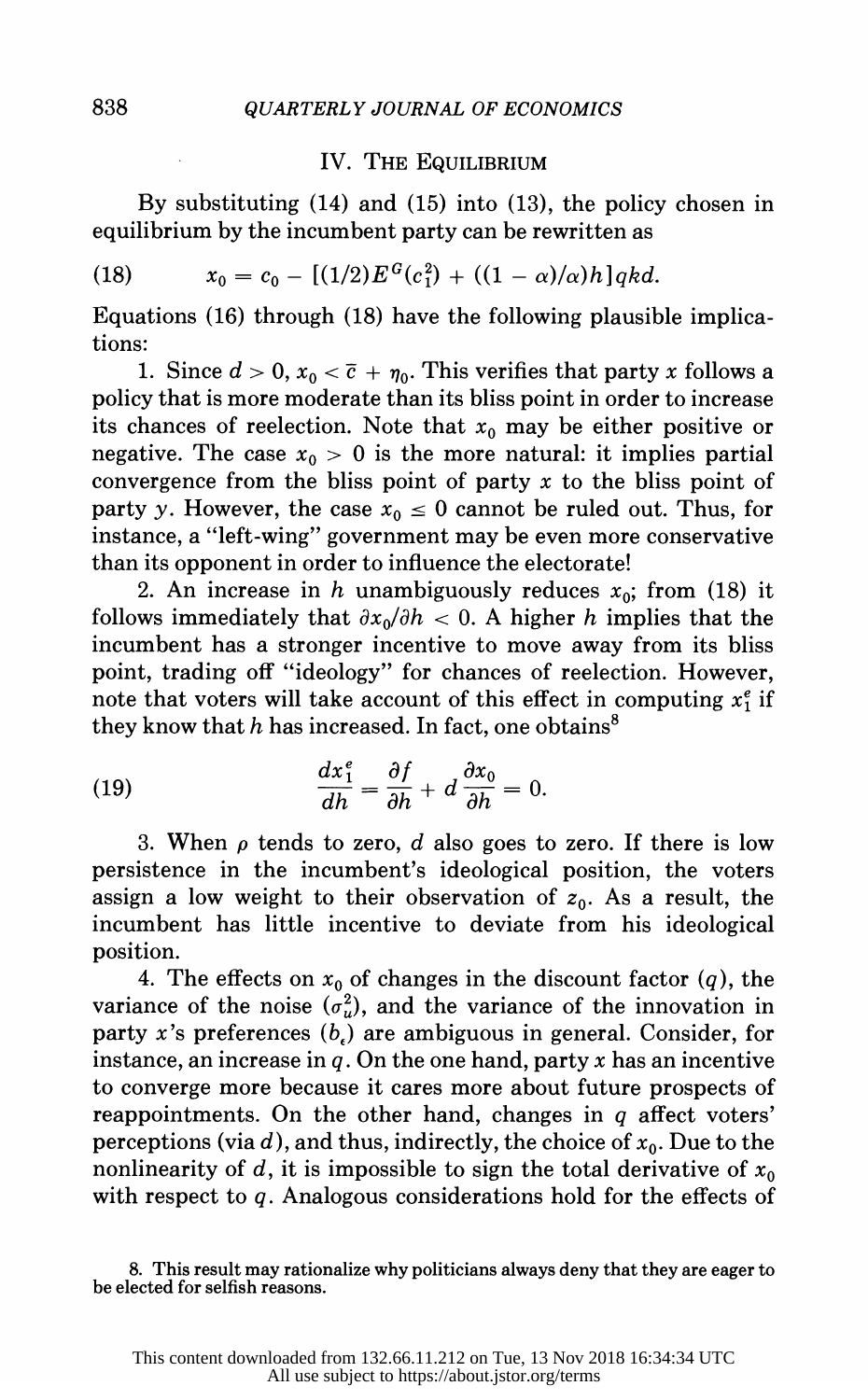changes in k and  $\sigma_u^2$  on  $x_0$ . The direct effect of an increase in k is to move  $x_0$  away from the party x bliss point. In fact, if k increases, the trade-off between "ideology and popularity" changes in a way that makes it advantageous to sacrifice more "ideology" today in ex change for an increase in chances of reelection. The indirect, and generally ambiguous, effect works through the effect of a change in  $k$  on the parameter  $d$  of the optimal voters' forecast.

#### V. THE BENEFIT OF AMBIGUITY

 At the beginning of the game, before it learns the realization of its "taste shock"  $(\epsilon_0)$  in period 0, party x can choose between alternative policy procedures that imply different levels of precision in the implementation of policy. $9$  Suppose that there exists a possibly small, but strictly positive, minimum level of  $\sigma_u^2$ , indicated by  $\sigma_u^2$ , and that party x can choose any level of  $\sigma_u^2$  that is larger than or equal to  $\sigma_u^2$ .

Consider the maximum utility that can be reached by party  $x$ for any given level of  $\sigma_n^2$ . This indirect utility function, denoted  $J(\sigma_u^2)$ , can be obtained by using (5), (12), (14), and (15) in (9). Since the party in office has to pick  $\sigma_u^2$  before it learns the realizations of its "taste shocks," this choice is based on the (unconditional) expected value of  $J(\cdot)$ . Taking the expected value of  $J(\cdot)$  and using the fact that u and  $\epsilon$  are statistically independent, we obtain<sup>10</sup>

(20) 
$$
EJ(\sigma_u^2) = -E(x_0 - c_0)^2 - (1 + q)\sigma_u^2 - qEc_1^2 + qE(K_u - k[f + dx_0])(c_1^2 + 2((1 - \alpha)/\alpha)h).
$$

Note that in addition to being directly dependent on  $\sigma_u^2$ ,  $EJ(\cdot)$  also depends on it indirectly, since d, f, and  $x_0$  all depend on  $\sigma_u^2$  (see equations (16)-(18)). Hence, except for  $qEc_1^2$ , all the terms in (20) depend on  $\sigma_u^2$ . The first expression is generally negative because party  $x$  deviates from its bliss point in period  $0$  in order to increase its reelection prospects in period 1. The benefit from the increased likelihood of reelection is given by the last term on the right-hand side of (20). This term is nonnegative and generally strictly positive.

10.  $EJ(.)$  is the expectation of the indirect objective function after multiplication by  $2/\alpha$ . We also use the simplifying and innocuous assumption that  $c_{-1} = \overline{c}$ .

<sup>9.</sup> If party x could choose  $\sigma_u^2$  after the realization of the shock, it would in doing so reveal information to the voters. In this specification of the model, this would eliminate any asymmetry of information. In a more general setting with additional sources of asymmetric information, the choice of  $\sigma_u^2$  after the realization of  $\epsilon_0$  would not fully reveal everything about party x.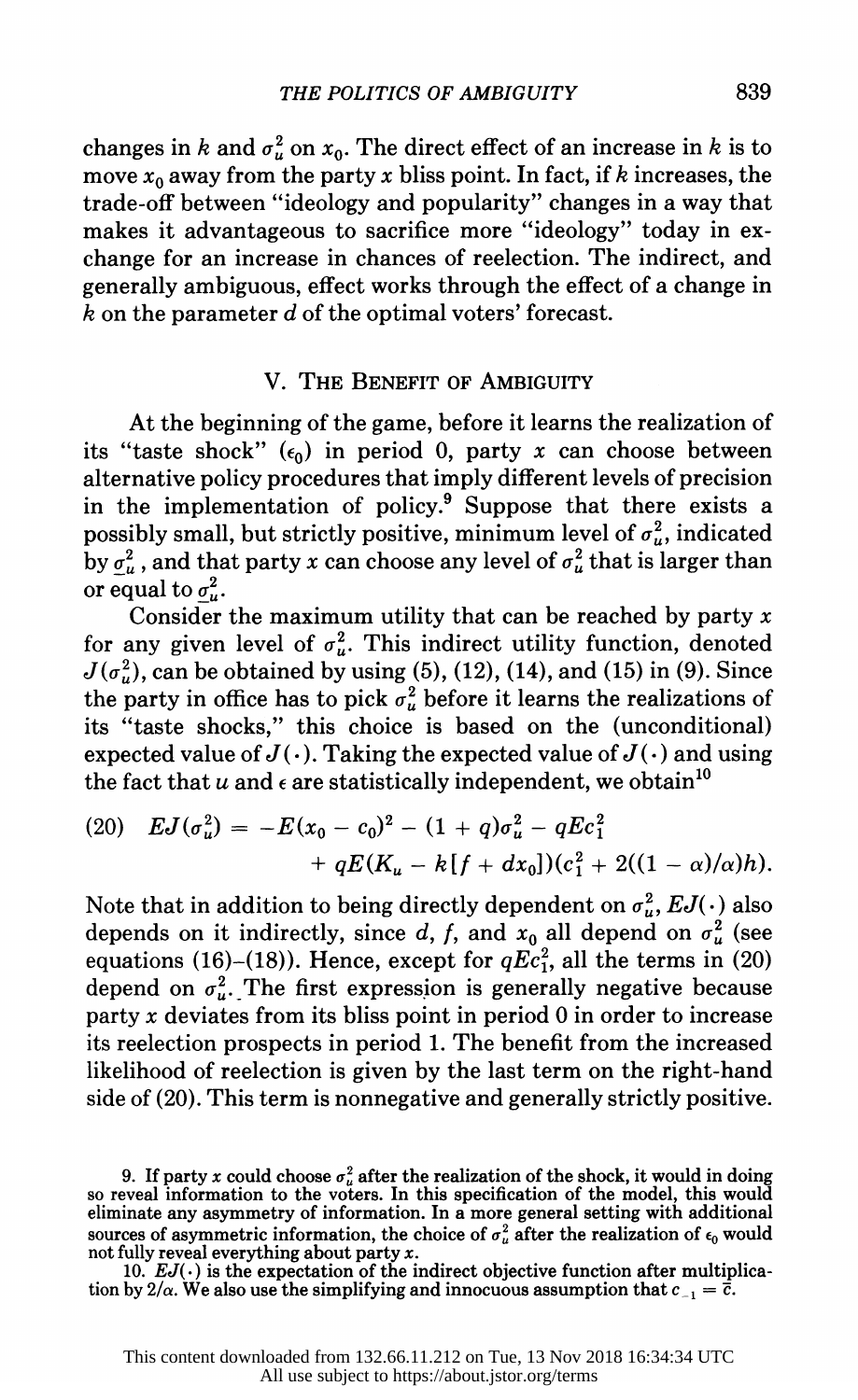The term  $-(1 + q)\sigma_u^2$  represents the direct costs of imprecise policy procedures in both periods.

 The expected value of the indirect objective function of the incumbent at  $\sigma_u^2$  is  $EJ(\sigma_u^2)$ . Consider now the effect of a small increase in  $\sigma_u^2$  above  $\sigma_u^2$ . This causes an increase in the costs of imprecise policy procedures since  $(1 + q)\sigma_u^2$  goes up. However, if d decreases when  $\sigma_u^2$  goes up, the term  $E(x_0 - c_0)^2$  goes down, attenuating this effect.<sup>11</sup> The intuition is that a higher level of ambiguity, by reducing d, makes it possible for the incumbent to choose a policy that is closer to its period 0 ideal because the marginal effect of current policies on expectations is smaller. More importantly, an increase in  $\sigma_u^2$  above  $\underline{\sigma}_u^2$  may increase the last (positive) term on the right-hand side of (20) by sufficiently reducing  $x_i^e$ . When the last two effects dominate the first one, it pays for the incumbent to choose a  $\sigma_u^2$  above  $\sigma_u^2$ . The following proposition establishes that the set of parameters for which this is the case is nonempty.

 PROPOSITION. There exists a nonempty set of parameter values, including values of  $\delta > 0$  (risk-averse voters), for which party x chooses a level of ambiguity above the technologically attain able minimal level.

*Proof.* Suppose first that  $\delta = 0$ . It is sufficient to show that there exists a set of parameter values, including a value of  $\sigma_u^2$ , such that for values of  $\sigma_u^2$  slightly above  $\sigma_u^2$  the expected value of  $J(\cdot)$  is higher. Computer simulations show that the following parameter values, among many others, are in this set:  $b_{\epsilon} = q = h = 1$ ;  $\alpha = 0.5$ ;  $\bar{c} = k = 1.5; \rho = 0.4; b/(b - a) = 0.5; \sigma_u^2 = 0.07.$  These parameter values also imply a unique real solution for d, which is  $d = 0.42$ . A simple continuity argument establishes that some level of ambigu ity above the minimum is preferred for the same parameters even for some positive (but possibly not too large) values of  $\delta$ .

Q.E.D.

11. From (3), (4), and (18),

$$
E(x_0-c_0)^2=d^2(qK)^2\left[\left(\frac{1}{2}\right)(\overline{c}^2+(1+\rho)^2)\left(\frac{b^2}{3}\right)+(1-\alpha)\frac{h}{\alpha}\right].
$$

It follows that if d decreases when  $\sigma_u^2$  goes up, so does  $E(x_0 - c_0)^2$ . We did not prove that d is always decreasing in  $\sigma_{\mu}^2$ . However, numerous computer simulations indicate that this is the more likely case.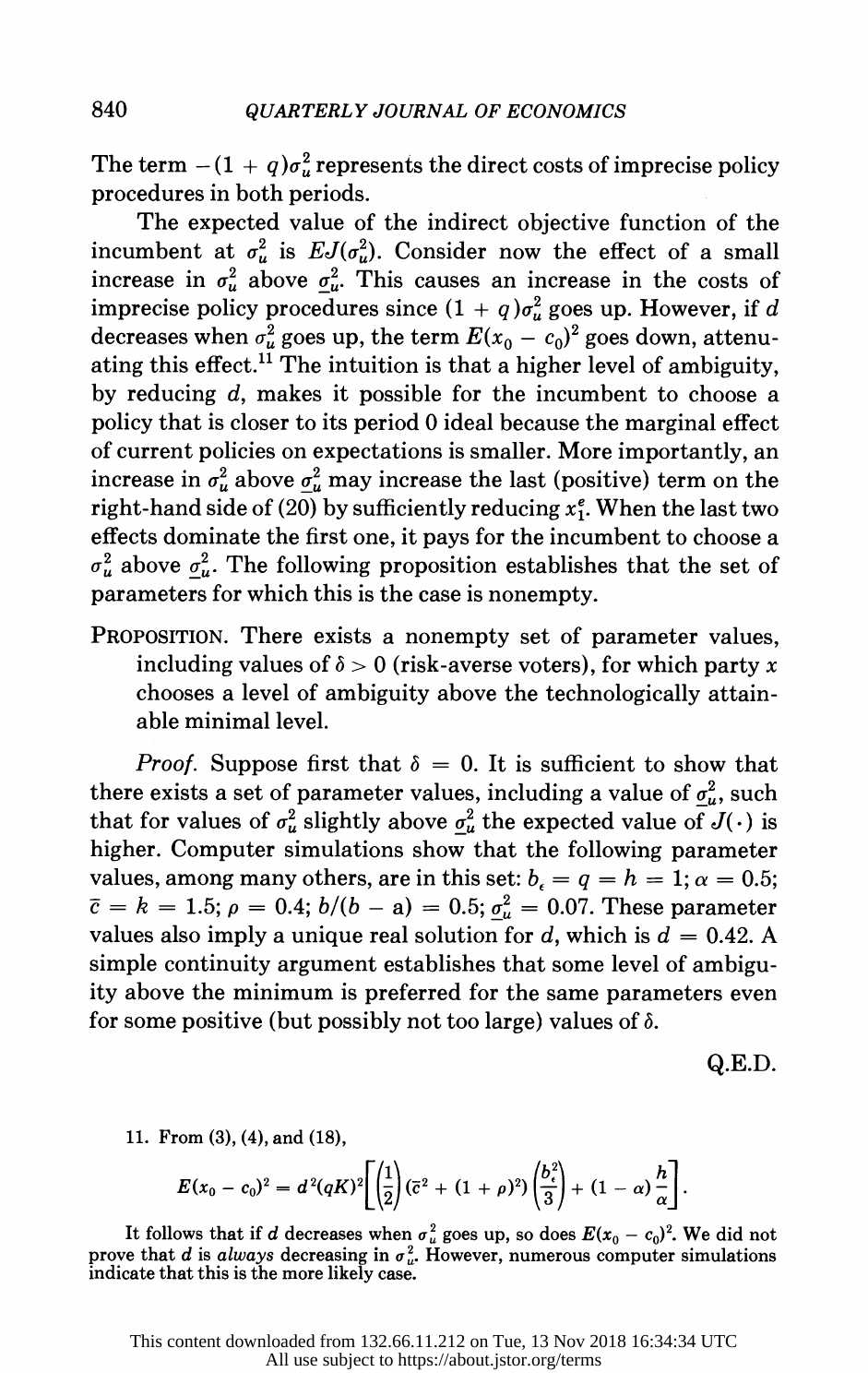Equation (20) highlights which parameter values make ambigu ity more or less attractive. A low level of  $q$  implies that the benefits of ambiguity are small. In this case party  $x$  does not care much about the future benefits of being in office, but it suffers today because of imprecise control of the policy instrument. When k tends to zero, the benefit of ambiguity disappears. From (20) and footnote 11 it is apparent that when  $k = 0$ , the only terms in which  $\sigma_u^2$  appear are the "costs" of ambiguity.

The higher is  $\delta$ , the lower are the benefits of ambiguity. Ceteris paribus the more risk averse are the voters, the more they dislike the uncertain candidate.<sup>12</sup> This result can be illustrated in terms of Figure I. For given  $\sigma_{\mu}^2$ , the incumbent can strategically influence  $x_1^e$ , and in doing so, he moves along the given line in that figure. If  $\sigma_u^2$  can be chosen, the policymaker can also affect the position of the downward sloping line, since  $\sigma_u^2$  affects V which determines  $K_u$  (see equation (14) and Appendix 1 for derivation). An increase in  $\sigma_u^2$  moves the straight line down, reducing the probability of reelection of the incumbent for every  $x_1^e$ . However, with a higher  $\sigma_u^2$  the incumbent is able to move more toward zero along a given line. If the shift down (i.e.,  $\delta$ ) is small, the last effect dominates the downward shift in the curve, and some ambiguity is preferred.

 Shepsle [1972] finds that a rational incumbent who only cares about being in office will never choose to be ambiguous if voters are risk averse. In the context of our model, Shepsle's result can be restated by noting that if party x maximizes the probability of reappointment, i.e.,  $\alpha = 0$ , and voters are risk averse, the optimal degree of ambiguity is, in fact, zero.

# VI. EMPIRICAL SUPPORT

 The model has three basic empirical implications. The first is that voters' views and subsequent voting actions are influenced by policy outcomes during the incumbency of an office holder. The second is that an incumbent tends to choose policies that represent a compromise between his ideological position and that of the challenger in order to fuzz his true position. Finally, for some configurations of voters' distribution and of ideological positions of the parties, the incumbent finds it advantageous to devise institu-

12. If  $\delta$  < 0, the benefits of ambiguity are obviously higher than when  $\delta \geq 0$ .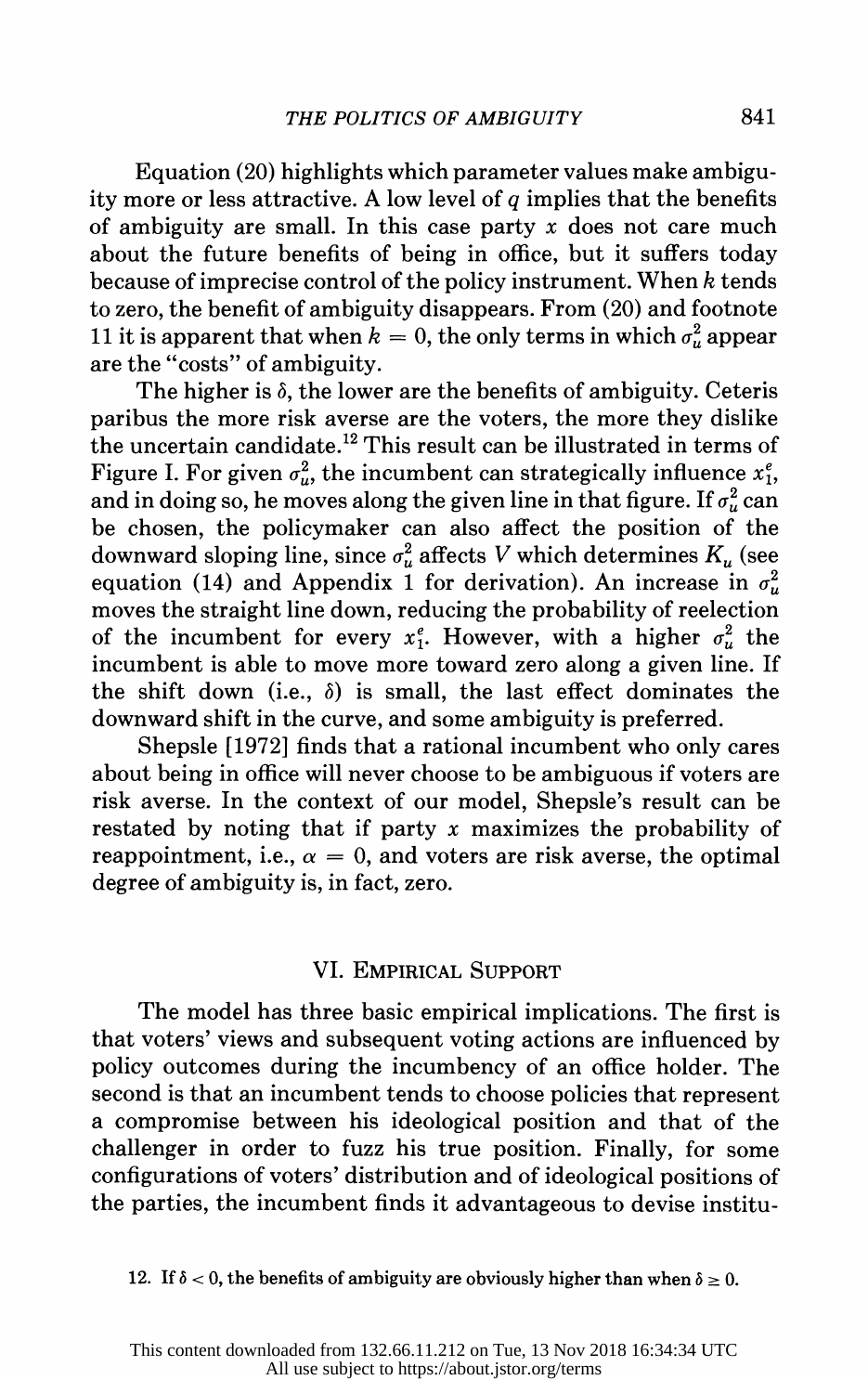tions that do not fully reveal its true ideological position to the public.

 The first implication is consistent with the widely documented observation that individuals vote retrospectively; that is, they judge the incumbent on the basis of policy outcomes during the office period. In particular, the voters evaluate the incumbent on the basis of current and lagged economic conditions (see for instance, Kramer [1971], Fair [1978, 1988], and Fiorina [1981]). Note that there is a widespread view that retrospective voting is inconsistent with voters' rationality [Nordhaus, 1989]. Our model reconciles this widely observed behavior with voters' rationality.<sup>13</sup>

 The second implication is consistent with evidence showing that policy responds to public opinion not only when an administra tion changes but also within the term of office of an administration. Page and Shapiro [1983] examine public opinion and actual policy data for the United States from 1935 to 1979 and find considerable congruence between changes in the public's preferences and actual policies especially for large stable opinion changes. They also present evidence suggesting that more often than not causality runs from public opinion to actual policy rather than in the reverse direction. This is broadly consistent with our analysis since the model implies that when, at the margin, voters' preference shift away from the incumbent's ideological position (k increase), he will often adjust his policy in the same direction even if his ideological position did not change.

 Furthermore, it is often the case that modern political parties try to appeal to a broad group of voters by being vague about the preferences of the party leadership, stressing the common interest of disparate constituencies and deemphasizing basic conflicts among them. The political science literature refers to them as "catchall parties." The term has been coined by Kirchheimer [1966], who drew attention to the fact that in the post-World War II period many European parties underwent a transformation from parties with precisely focused ideologies to catchall parties. In order to attract a maximum number of voters on election day, catchall parties embrace general programs that are sufficiently universal and vague to elicit wide support. "Concrete proposals ... always risk

 <sup>13.</sup> In addition, our model implies that rational retrospective voters should evaluate economic outcomes in ways that depend on the identity of the incumbent;<br>for instance, they may view the Republican Party as more concerned with inflation<br>and the Democratic Party as more concerned with unemploymen evidence supporting this view is presented by Kiwieit [1981].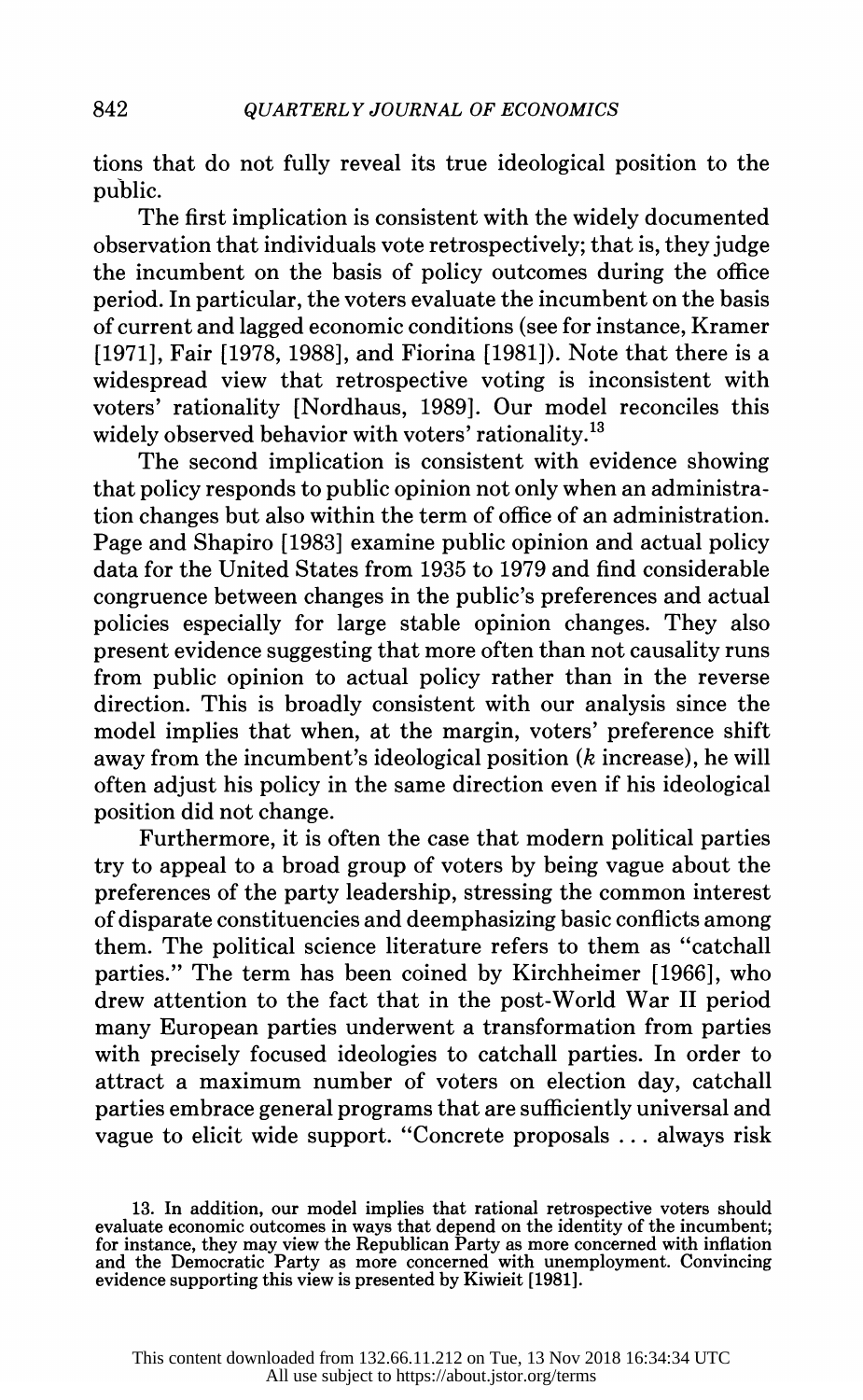implying promises which may be too specific. Concretizations must remain general enough so that they cannot be turned from electoral weapons to engines of assault against the party which first mounted them" [Kirchheimer, p. 197]. Kirchheimer also notes that an important function of catchall parties is "the nomination of candi dates for popular legitimation as officeholders" [p. 198]. These statements are clearly consistent with the second implication of the model. When a party is in office, it does not fully converge to the ideological position of its leadership in order to maintain its appeal with a sufficient number of voters. And this is partly achieved by acting in ways that do not fully reveal the party's preferred position particularly with respect to controversial issues.

 There are no doubt many examples of cases in which incum bents temporarily implemented policies that did not quite match their positions on the issues in order to maintain broad support for their policies. In doing so, they often blurred their positions on the issues. These cases are usually not well documented precisely because accurate documentation defeats the basic purpose which is to masquerade. A dramatic and uncharacteristically well-docu mented example is the strategy followed by Roosevelt in implement ing and presenting his foreign policy to the American public during the last phases of the second world war. Roosevelt believed that the postwar security of the world should rely mostly on agreements and coordination among the big powers rather than on a system of collective security based on the creation of another, stronger League of Nations. This approach required the willing cooperation of the Soviet Union, which in view of the latter's attitude toward self determination for Eastern Europe was very likely to contradict the principles of self-determination and independence that had been written into the Atlantic Charter. Roosevelt was well aware of this dilemma but refrained from educating the American public on the matter in order to maintain legitimacy for his policy. This is succinctly summarized by George, who notes:

 Although he strongly favored the Four Policemen concept, Roosevelt was most cautious in publicizing it. He did not seriously attempt to inform and educate public opinion on the matter because he feared that such an effort would shatter the domestic consensus for an internationalist postwar foreign policy. Roosevelt felt he had to blur the difference between his realistic approach to power and security, and the Wilsonian idealists' desire for a system of collective security based on the creation of another, stronger League of Nations. Roosevelt did speak about his Four Policemen concept privately with a number of influential opinion leaders. But when he attempted to float a trial balloon to publicize the idea in an interview with a journalist, it triggered a sharply negative reaction at home from the idealists. As a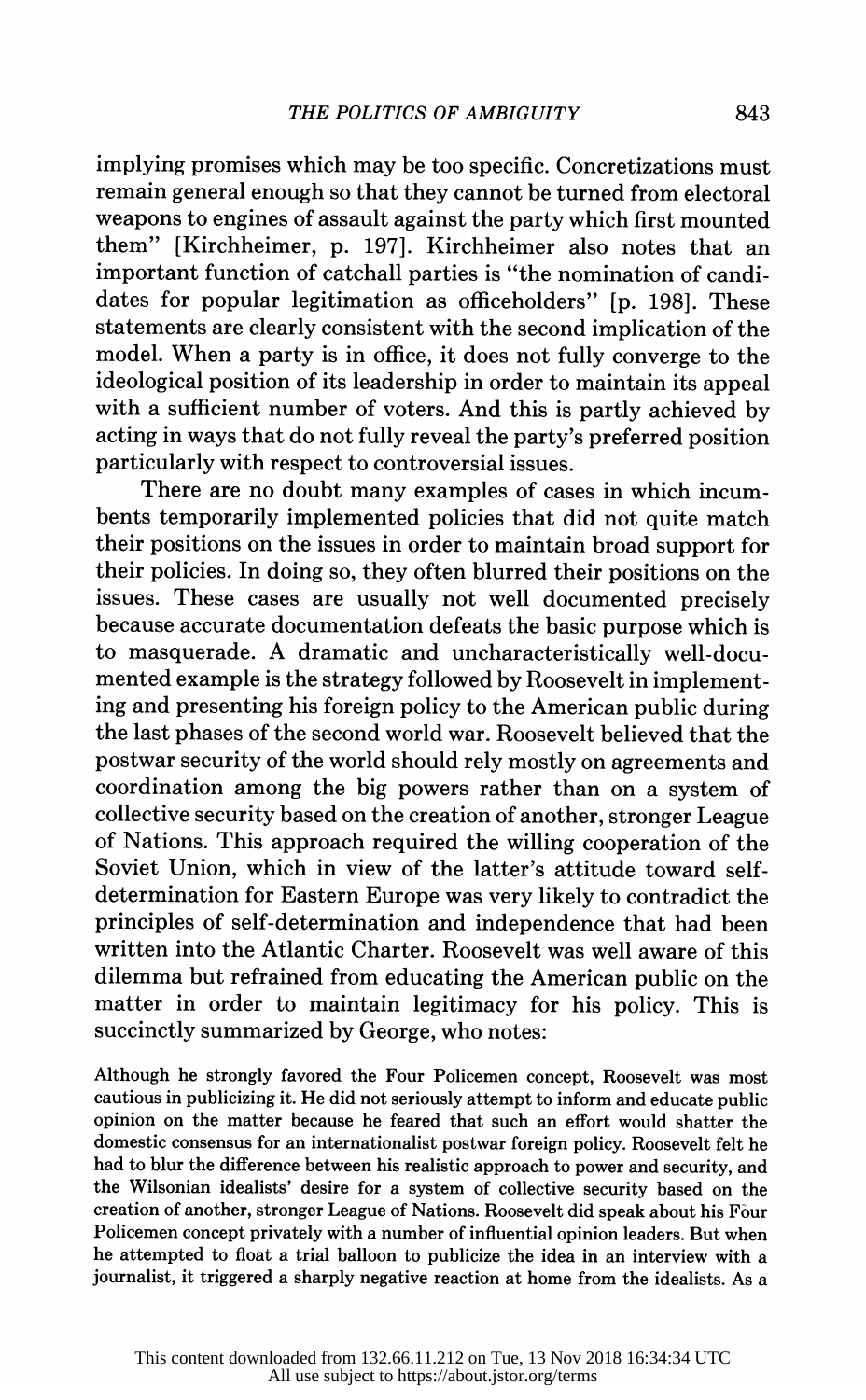result Roosevelt backed away from further efforts to educate public opinion in order to gain understanding and legitimacy for his Four Policemen concept [1980, p. 245].

 That Roosevelt was acting in this way with electoral consider ations in mind is well documented. During the Teheran conference he met privately with Stalin and urged him to agree to have elections in Poland on the grounds that there were six or seven million Polish-Americans in the United States and that Roosevelt "as a practical man did not wish to lose their vote" [Gaddis, 1972, p. 138].

The third implication of the model—that incumbents may choose ambiguous procedures for implementing and disseminating their policies-is consistent with the following observations. Dif ferent procedural rules affect how voters can "see through" and attribute specific positions to various congressmen or to the admin istration. For instance, an important development in the U.S. legislative process has been an increase in the use of delegation to committees and subcommittees. The increasing legislative role played by committees has been referred to as a "puzzle."'14 Our model can explain the "puzzle" as a way to make it harder for the electorate to pinpoint which legislator is reponsible for which piece of legislation. By avoiding explicit roll call voting in Congress, legislators are not forced to openly take a position on every issue and can maintain a certain degree of "ambiguity" about their ideology. An additional way to blur the party's ideological prefer ence is to appoint officeholders whose positions on the issues are known to be distant from that of the party leader. A related observation is that Presidential candidates are often "embarrassed" by their voting record if they were Senators or Representatives before being Presidential candidates. This "embarrassment" arises because it makes it harder to fuzz the candidate's position.

 A similar argument may apply to the role played by relatively independent central banks like the Federal Reserve. Given the Fed's institutional independence, Presidential influence on the conduct of monetary policy has traditionally been informal and relatively "secret." This "secrecy" may actually be advantageous for politicians, since it allows them to be "ambiguous" about their true objectives. For instance, a monetary "conservative" administra tion may appear more "moderate" by claiming to be pursuing

 14. See Shepsle and Weingast [1987] and the references quoted therein for a general discussion.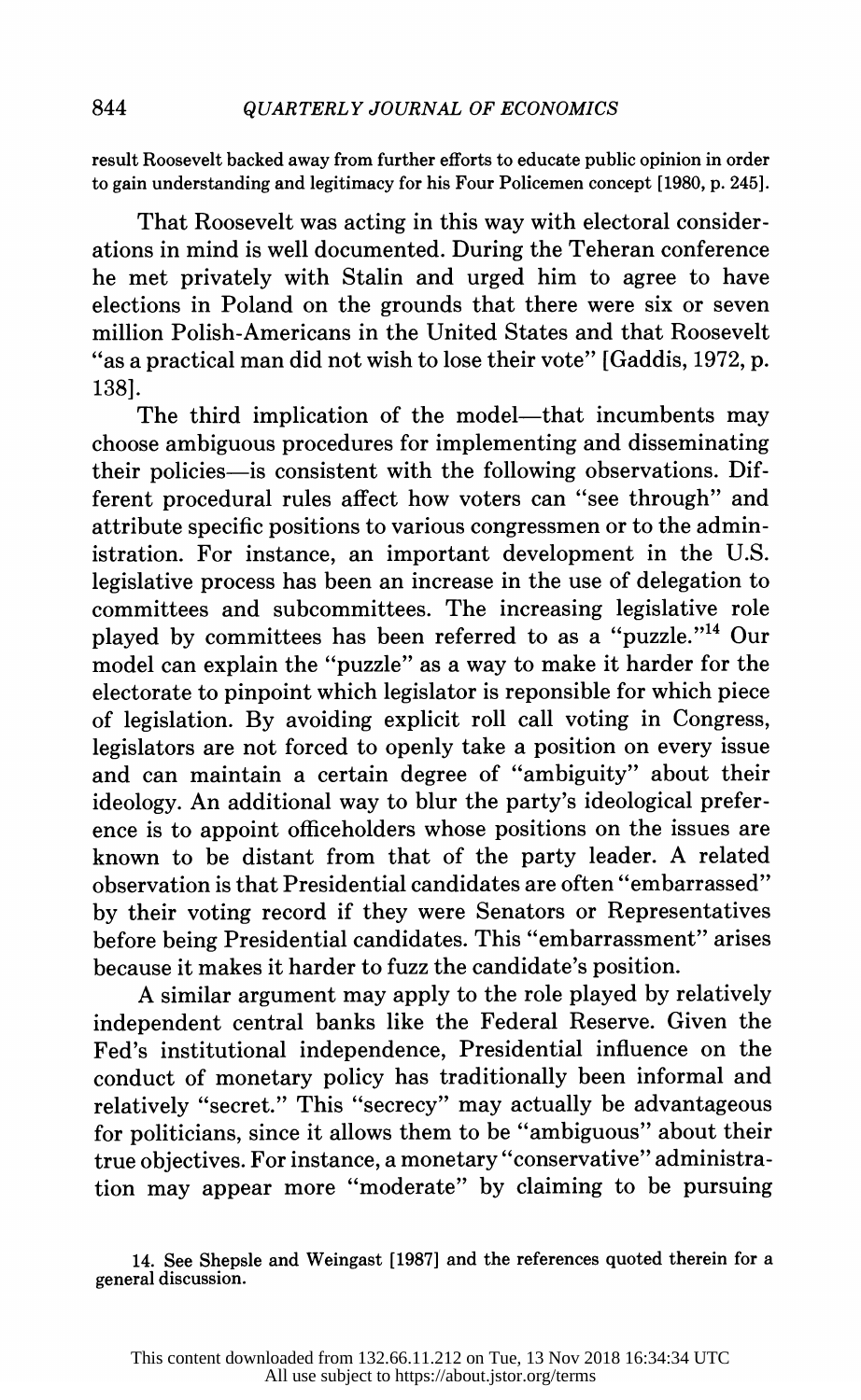economic growth, while it is fully supportive of a contractionary policy for which the central bank is blamed. This is consistent with Kane's [1980] thesis according to which the Fed performs a "scapegoat" function for politicians.

 The degree of ambiguity chosen by the incumbent should depend, according to our model, on the marginal loss in reelection probability caused by a movement toward the incumbent's ideal policy. This marginal loss is captured by the parameter  $k$ . As shown in Section IV, the direct effect of low values of  $k$  imply a more "ideological" policy choice. Also, as shown in Section V, the benefit of ambiguity vanishes when  $k$  becomes very low. Thus, administra tions that are "popular," in the sense that they do not lose much support "regardless" of what they do, could be expected to be more ideological and less ambiguous in their policies. This is perhaps the case of the administration of President Reagan, who was a particu larly "popular" president and the Thatcher governments in the United Kingdom (in the latter case the "popularity" of the incum bent should be judged relative to the disarray of the opposition).

 More generally, the candidates' goal to be "ambiguous" about their true ideology can also explain why in electoral campaign statements positions are often "vague." In fact, as noted by Shepsle [1972], the most common recommendation of professional consult ants to candidates is not to be too concrete, at least up to a point. Political strategists believe that the best candidate is someone whose "character" is sufficiently well-known by the voters, but whose voting and political record is not too transparent ideologi cally. Even though our model does not directly address the issue of campaign advertising, its basic message is consistent with this observation. By contrast, models implying that candidates should minimize their variance to please risk-averse voters are at odds with it.

## VII. CONCLUSIONS

The results of this paper can be summarized by four points.

 First, the paper characterizes the degree of policy convergence in a two-party system for the realistic situation in which an incumbent is more informed than the voters about his own prefer ences.

 Second, the paper shows that if the incumbent can choose the level of ambiguity, he may not choose to eliminate it completely even if voters are risk averse. In fact, by choosing to be somewhat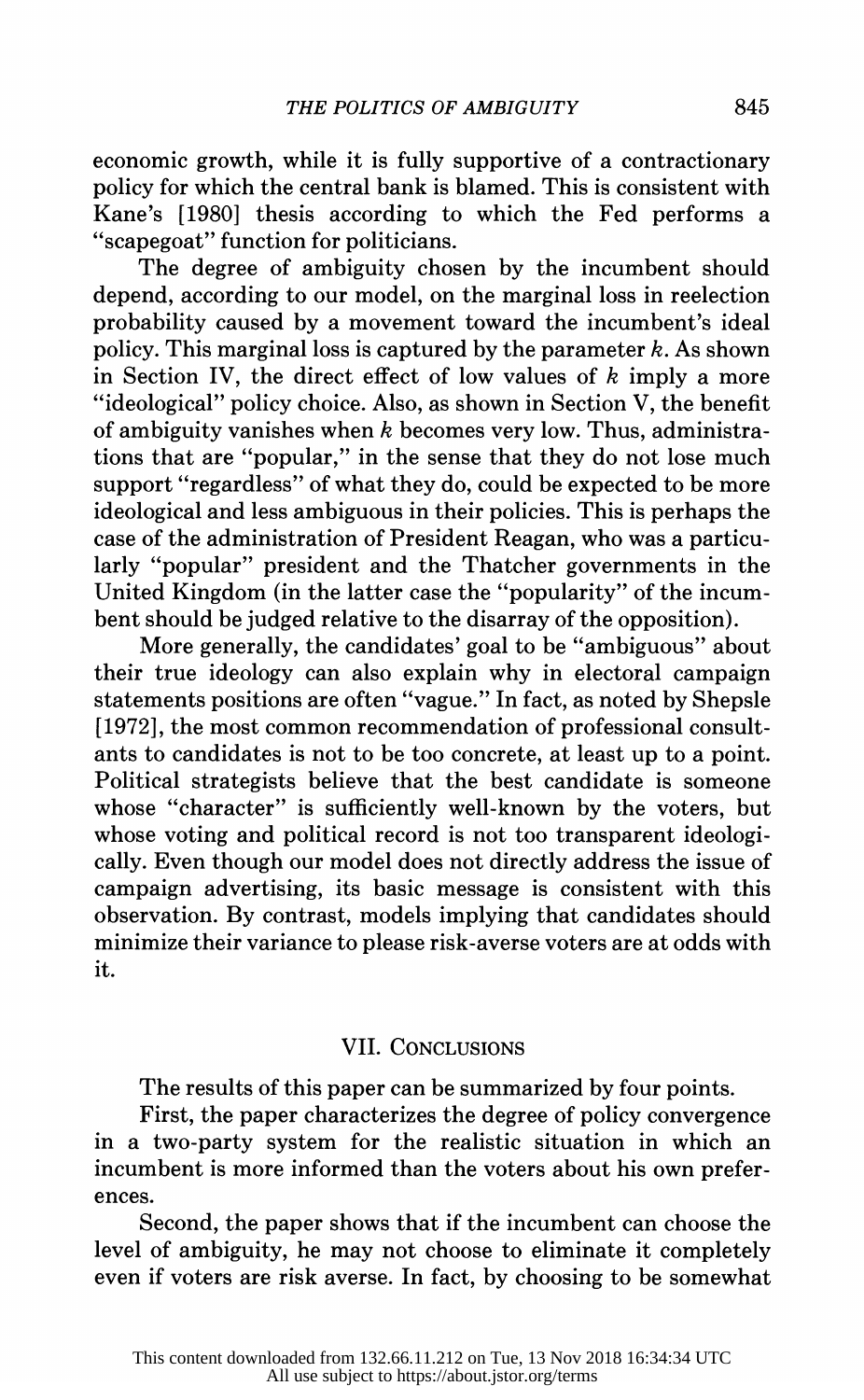ambiguous, the incumbent can improve his trade-off between ideological and electoral goals. It is instructive to relate this result to that of Cukierman and Meltzer [1986b]. They show that central bankers may choose to make policy procedures governing the money supply less precise than technically feasible. In that model ambiguity enables policymakers to take better advantage of a short-run trade-off between inflation and unemployment.<sup>15</sup>

 Third, this paper suggests a positive theory of delegation. One way in which policymakers can introduce "ambiguity" about their policy actions is by creating and using various partially independent agencies. The latter can be used by the politicians as scapegoats and, more generally, as a means of making the decision process and the incumbent's preferences less transparent.

 Fourth, the paper demonstrates that retrospective voting is not inconsistent with the assumption of voters' rationality.16

 There is a formal resemblance between the deliberate creation of noise in the implementation of policy in this paper and mixed strategies in game theory. However, the analogy in more apparent than real. With mixed strategies players are indifferent between the various pure strategies used to construct the mixed strategy. As a matter of fact, they are even indifferent between all possible mixtures of those pure strategies. By contrast, in our framework the incumbent strictly prefers noise to precise control procedures in the implementation of policy for appropriate sets of parameter values.

 Even though our results have been obtained in a two-period model, we speculate that the extension to the infinite horizon should not qualitatively change their nature. In fact, in our model the incumbent chooses to "converge" and to be ambiguous to enhance his chances of reappointment. With an infininte horizon this incentive would always be present, since there is no last period. Thus, partially convergent and ambiguous behavior should persist beyond the first period. This extension, however, introduces an additional dimension in the game, having to do with the strategic interaction between the two parties that alternate in office in a repeated sequence of elections (see Alesina [1988]).

 Finally, we have assumed that the position of the challenger is known with certainty. In fact, voters may be rather poorly informed

 <sup>15.</sup> Tabellini [1988] shows that Central Bank secrecy may be optimal for a smooth functioning of financial markets.

 <sup>16.</sup> The papers by Cukierman and Meltzer [1986a], Rogoff and Sibert [1988], and Rogoff [1990] have a similar implication although in different settings.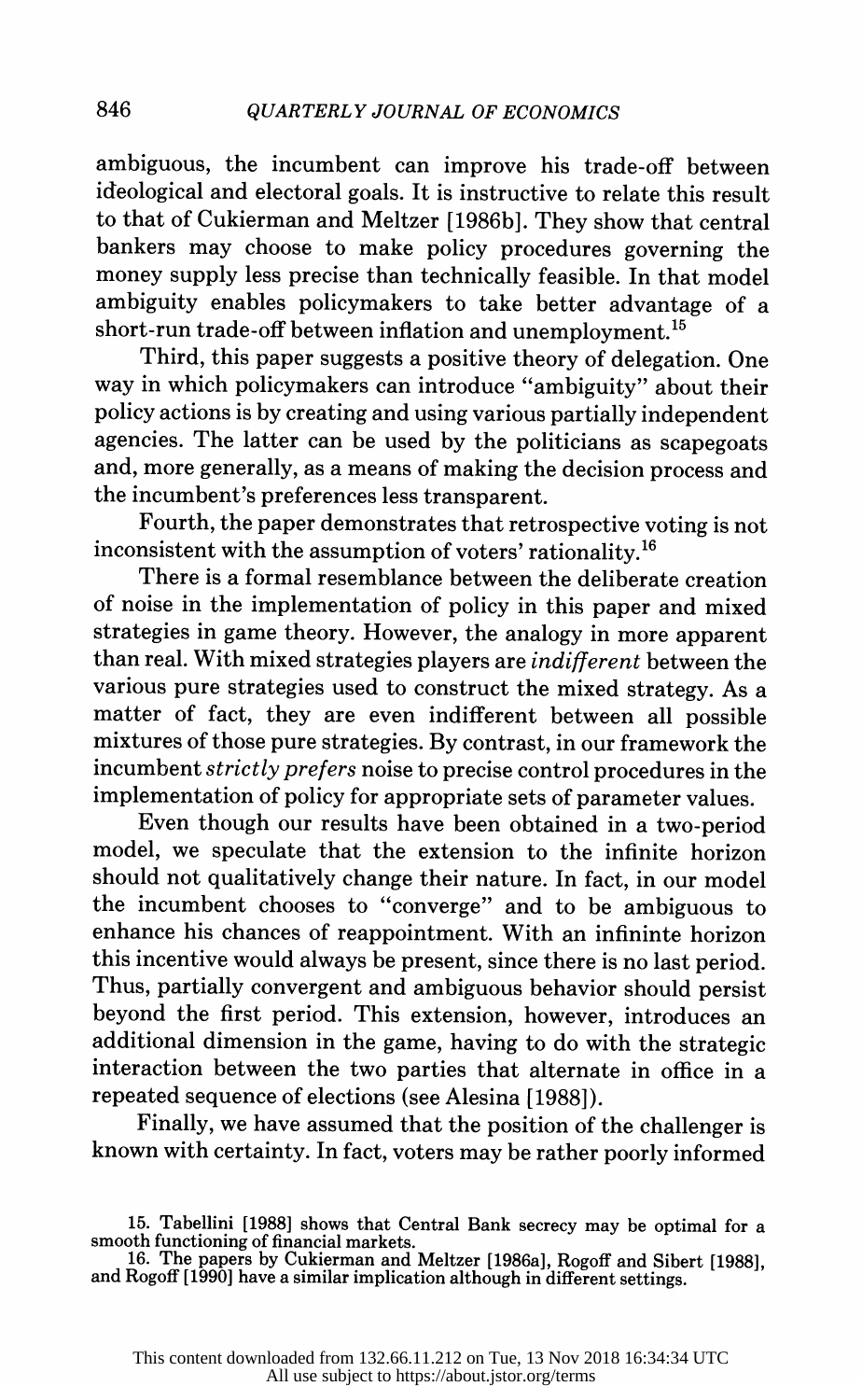about the preferences of the candidate who is out of office [Bern hardt and Ingberman, 1985]. Allowing exogenous uncertainty about the challenger's position is an easy extension that just shifts the entire probability of being elected in favor of the incumbent. In fact, ceteris paribus, risk-averse voters would react negatively to an increase in the uncertainty about the challenger. As a consequence, the set of parameters for which ambiguity is beneficial to the incumbent increases, strengthening our ambiguity result. However, when the challenger can send credible signals about his postelection policy, the extension is not as immediate. Such an extension must await further work.

APPENDIX 1: DERIVATION OF THE PROBABILITY FUNCTION  $P(x_1^e,0)$ 

 Under assumptions A.1 through A.4 in the text, the expected utility of a voter with ideal point  $i$  from the incumbent and the challenger is given, respectively, by

$$
(A1) \qquad \qquad -\{|x_1^e - i|\} + \delta V \qquad \delta \ge 0
$$

(A2) 
$$
-|i| \quad \text{(since } y_1^e = 0 \text{ with certainty)}.
$$

The stochastic position of the ideal policy of the median voter  $(i_m)$  is given by

(A3) 
$$
i_m \sim U(a,b)
$$
  $a < 0$ ,  $b > 0$ ,

where  $U$  stands for the uniform distribution. Since voters have single picked symmetric preferences, the outcome of the election is decided by the median voter. (Al) and (A2) imply that he votes for the right-wing candidate if and only if

(A4) 
$$
|i_m| - [|x_1^e - i_m| + \delta V] > 0.
$$

 Note that V is independent of the realizations of the stochastic shocks  $\eta$  and  $u$  and therefore of  $x_i^e$  as well. Let  $i_c$  be an ideal point such that (A4) holds with equality. Equation (A4) implies that all voters with ideal points that are larger than or equal to  $x_1^e$  vote for the left-wing candidate if and only if

$$
(A5) \t x_1^e - \delta V \leq 0.
$$

 It is possible to show, by contradiction, that assumption A.4 in the text implies that  $i_c < x_1^e$ , (details are available from the authors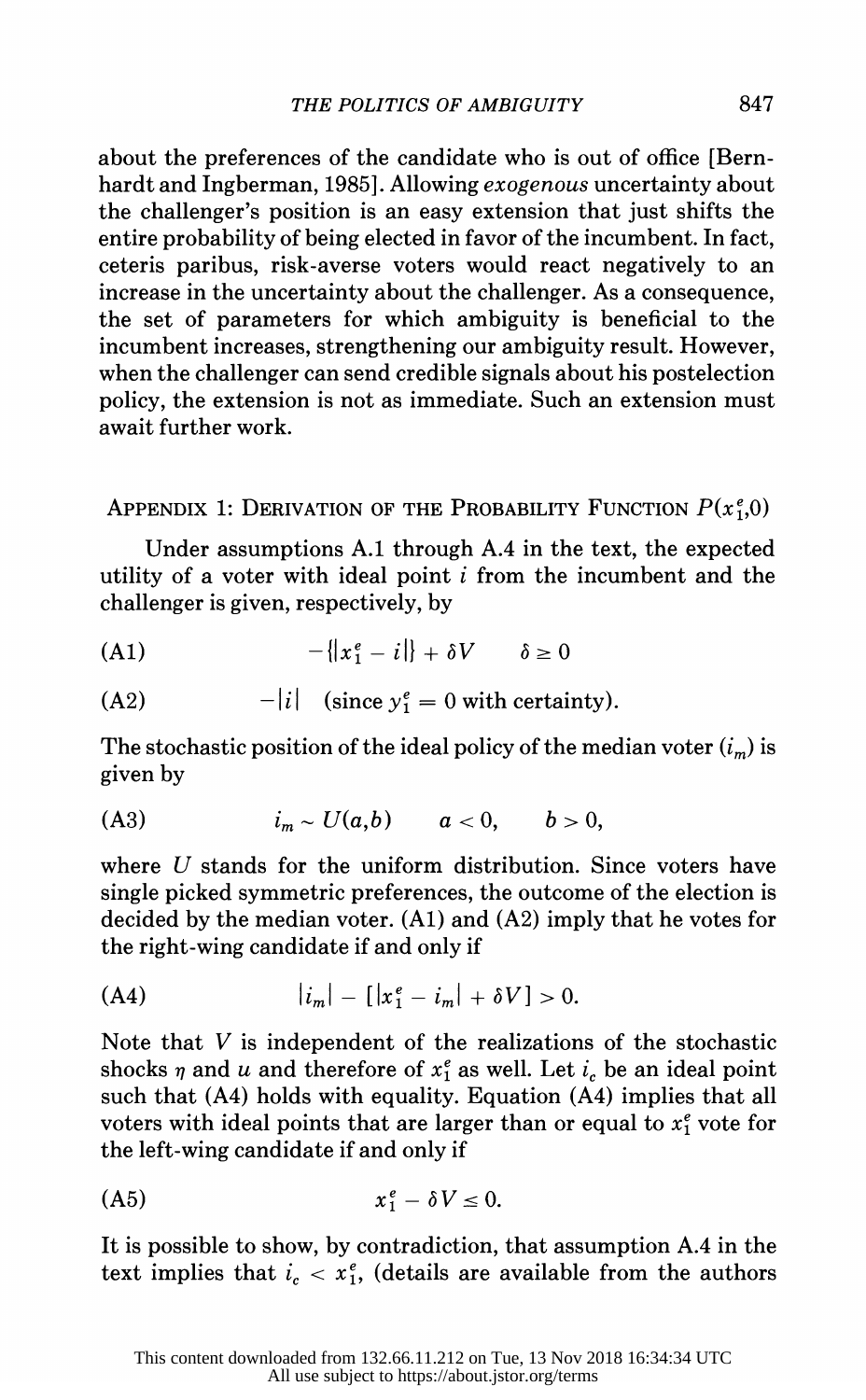upon request) and thus that

(A6) 
$$
i_c = \frac{1}{2}(x_1^e + \delta V).
$$

The probability that the right-wing candidate is elected is equal to

(A7) 
$$
1 - \int_{a}^{i_c} \frac{1}{b-a} \, di_m = \frac{b}{b-a} - \frac{i_c}{b-a}.
$$

 Substituting (A6) into (A7) and rearranging, we obtain (14) in the text.

Note that since  $b > a, k > 0$ . In addition, since (by Assumption A.4 in the text) for sufficiently small but positive  $x_1^e$  the probability that the right-wing party is elected is positive,  $K_u$  is positive as well. Since  $\delta V > 0$  and  $a < 0$ ,  $K_u < 1$ . If  $x_1^e = 0$ ,  $P(x_1^e, 0) = 1/2$ .  $K_u \ge 1/2$ , depending on whether b is large or small in comparison to |a| and V.

## APPENDIX 2: DERIVATION OF THE OPTIMAL PREDICTOR

The parameters d and f are determined so as to minimize

$$
(A8) \tV \equiv E\{[x_1 - (f + dz_0)] |z_0|^2.
$$

Since  $c_{-1} = \overline{c}$ , it follows that

$$
(A9) \hspace{1cm} \eta_0 = \epsilon_0; \hspace{1cm} \eta_1 = \rho \epsilon_0 + \epsilon_1.
$$

Since  $c_{-1} = \overline{c}$  and  $\epsilon_t$  is uniform, (3), (4), and (A9) imply that

(A10) 
$$
E^G(c_1)^2 = E[(\bar{c} + \rho \epsilon_0 + \epsilon_1)^2 | \epsilon_0] = \bar{c}^2 + b_{\epsilon}^2/3 + \rho^2 \epsilon_0^2 + 2\rho \bar{c} \epsilon_0.
$$

Using  $(5)$ ,  $(18)$ ,  $(AB)$ , and  $(A10)$  in  $(AB)$ , d and f are determined by

(A11) 
$$
\min_{d,f} E\{[\bar{c} + \rho \epsilon_0 + \epsilon_1 - f - d(A + B\epsilon_0 - D\epsilon_0^2 + u_0)]^2 | z_0\},\
$$

where

$$
A = \overline{c} - qk \left[ \frac{1}{6} \left( 3\overline{c}^2 + b_\epsilon^2 \right) + \frac{1-\alpha}{\alpha} h \right] d;
$$
  

$$
B = 1 - qk \rho c d; \qquad D = \frac{1}{2} qk \rho^2 d.
$$

 Equations (16) and (17) in the text are obtained by solving the minimization problem in (All) and by straightforward (but te dious) algebraic manipulations. If the following sufficient condition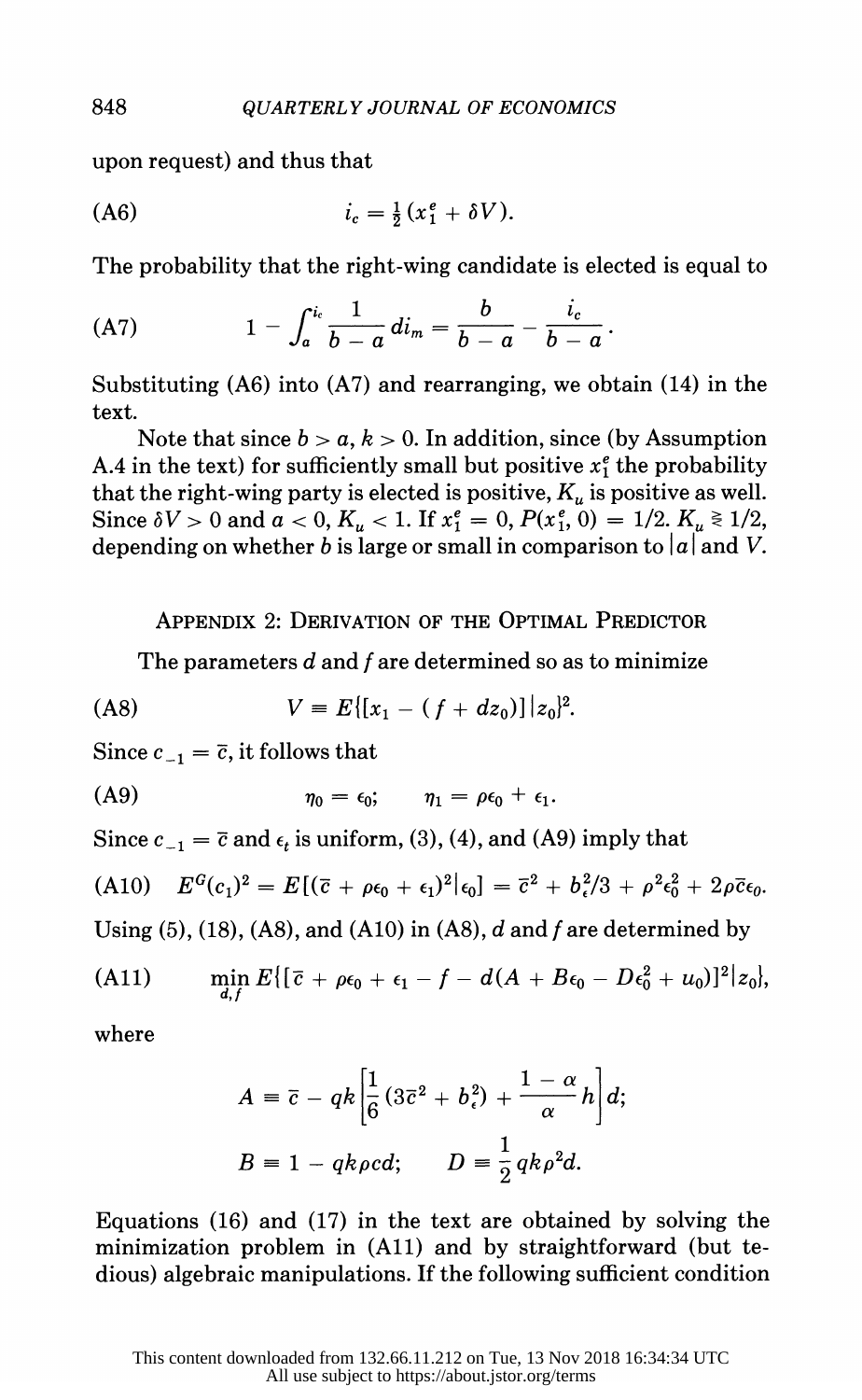holds:

$$
(A12) \qquad [3q k(\rho b_{\epsilon})^2 \bar{c} + 9\sigma_u^2/b_{\epsilon}^2 - 1] \bar{c} + \frac{3}{5}q k(\rho b_{\epsilon})^4 > 0,
$$

there is only one real solution for  $d$  and thus one for  $f$ . A more detailed version of this Appendix is available from the authors upon request.

 HARVARD UNIVERSITY, NATIONAL BUREAU OF ECONOMIC RESEARCH, AND CENTER FOR ECONOMIC POLICY RESEARCH

TEL-AVIV UNIVERSITY, AND PRINCETON UNIVERSITY

#### **REFERENCES**

- Alesina, Alberto, "Macroeconomic Policy in a Two-Party System as a Repeated Game," Quarterly Journal of Economics, CII (1987), 651-78.
- , "Credibility and Policy Convergence in a Two-Party System with Rational<br>Voters," American Economic Review, LXXVIII (1988), 796–806.<br>, and Stephen Spear, "An Overlapping Generations Model of Political<br>Competition," Journa
- 
- Bernhardt, Daniel, and Daniel Ingberman, "Candidate Reputation and Incumbency Effect," Journal of Public Economics, XXVII (1985), 47-67.
- Calvert, Randall, "Robustness of the Multidimensional Voting Model: Candidates' Motivations, Uncertainty and Convergence," American Journal of Political Science, LXXIX (1985),1056-70.
- Cukierman, Alex, "Asymmetric Information and the Electoral Momentum of Public<br>Opinion Polls," Public Choice, vol. no. (1990), forthcoming.<br>\_\_\_, and Allan Meltzer, "A Positive Theory of Discretionary Policy, the Cost of a<br>D
	- quiry, XXVI (1986a), 367-88.
- \_\_\_, and \_\_\_, "A Theory of Ambiguity, Credibility and Inflation Under Discretion<br>and Asymmetric Information," *Econometrica,* LI (1986b), 1099–1128.<br>Downs, Anthony, *An Economic Theory of Democracy* (New York: Harper and R
- 1957).
- Fair, Ray, "The Effects of Economic Events on Votes for President," Review of

*Economics and Statistics,* LX (1978), 195–72.<br>,...The Effect of Economic Events on Votes for President: 1988 Update," NBER Working Paper No. 2222, December 1988.

- Fiorina, Morris, Retrospective Voting in American National Elections (New Haven: Yale University Press, 1981).
- Gaddis, John L., The United States and the Origins of the Cold War, 1941-1947 (New York: Columbia University Press, 1972).
- George, Alexander L., "Domestic Constraints on Regime Change in U.S. Foreign<br>Policy: The Need for Policy Legitimacy," in Ole R. Holsti, Randolph M.<br>Siverson, and Alexander L. George, eds., Change in the International Syste (Boulder, CO: Westview Press, 1980), pp. 233-62.
- Kane, Edward J., "Politics and Fed Policymaking: The More Things Change the More They Remain the Same," Journal of Monetary Economics, VI (1980), 199-212.
- Kiwieit, Roderick, Macroeconomics and Micropolitics (Chicago: University of Chicago Press, 1984).
- Kirchheimer, Otto, "The Transformation of the Western European Party Systems," in Joseph La Palombra and Myron Weiner, eds., Political Parties and Political
- Development (Princeton: Princeton University Press, 1966). Kramer, Gerald, "Short-term Fluctuations in U. S. Voting Behavior," American Political Science Review, LXXV (1971), 448-59.
- Lott, John, and Robert Reed, "Shirking and Sorting in a Political Market with Finite Lived Politicians," unpublished, 1987.